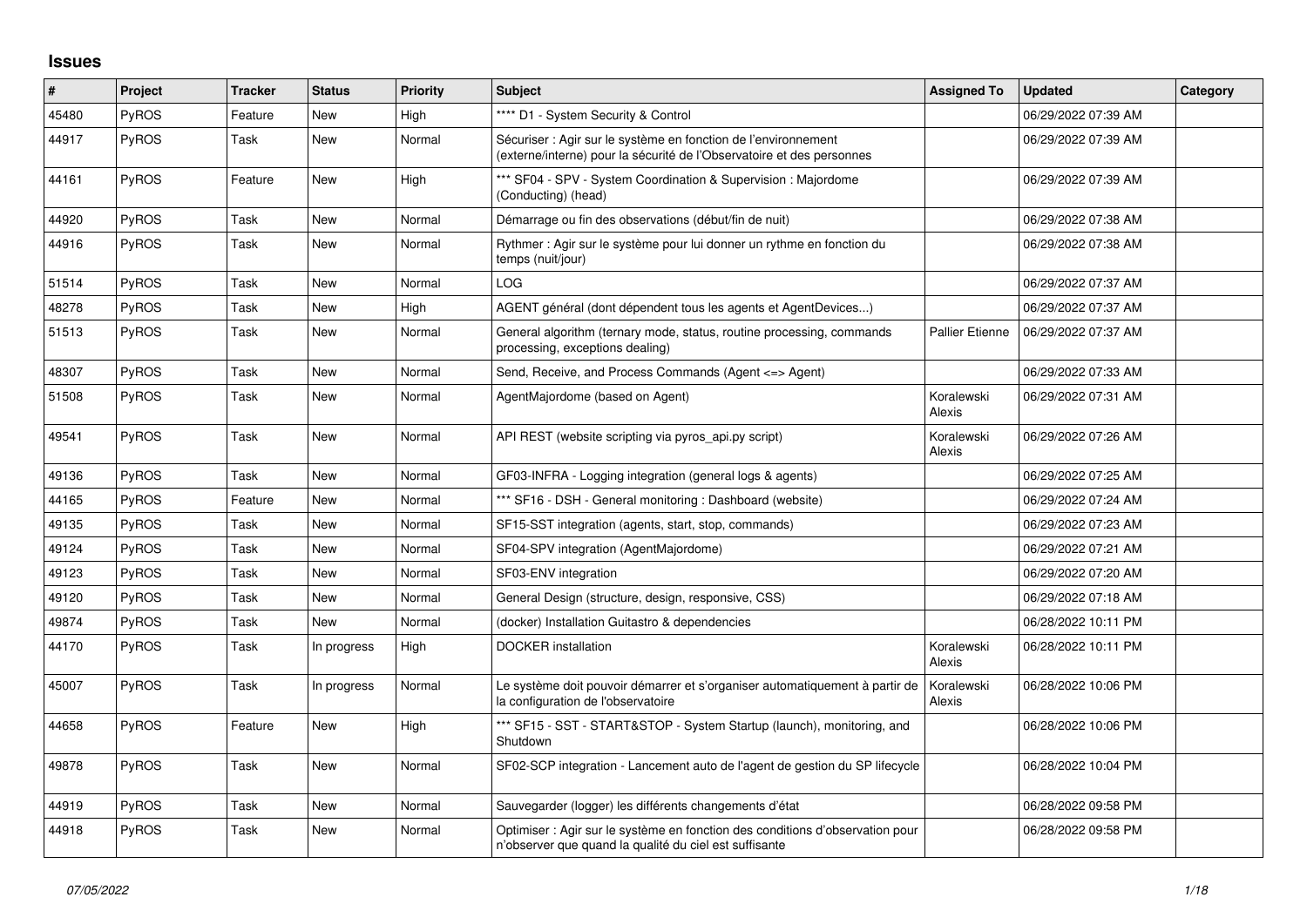| $\vert$ # | Project | <b>Tracker</b> | <b>Status</b> | <b>Priority</b> | <b>Subject</b>                                                                                                                   | <b>Assigned To</b>   | <b>Updated</b>      | Category |
|-----------|---------|----------------|---------------|-----------------|----------------------------------------------------------------------------------------------------------------------------------|----------------------|---------------------|----------|
| 44915     | PyROS   | Task           | New           | Normal          | Changer le mode du système : passer en mode manuel (maintenance) ou<br>automatique                                               |                      | 06/28/2022 09:57 PM |          |
| 44914     | PyROS   | Task           | New           | Normal          | (re-)Démarrer, mettre en Pause, ou Stopper tout ou partie du système                                                             |                      | 06/28/2022 09:56 PM |          |
| 49152     | PyROS   | Task           | New           | Normal          | RUN/EXEC - Start & Stop software (et Agents)                                                                                     |                      | 05/24/2022 02:55 PM |          |
| 49149     | PyROS   | Task           | New           | High            | SCRIPT RUN (PYROS/pyros.py) (uniquement pour la partie execution)                                                                |                      | 05/24/2022 02:55 PM |          |
| 44159     | PyROS   | Feature        | New           | Normal          | *** SF03 - ENV - Environment Monitoring (int/ext, observatory & weather)                                                         |                      | 05/05/2022 09:54 AM |          |
| 44907     | PyROS   | Task           | New           | Normal          | Show Weather & Observatory monitored data (in a convenient way)                                                                  |                      | 05/05/2022 09:53 AM |          |
| 49994     | PyROS   | Task           | In progress   | Normal          | SP export (list & 1)                                                                                                             | Koralewski<br>Alexis | 03/29/2022 09:17 AM |          |
| 45481     | PyROS   | Feature        | New           | Normal          | **** D2 - Users & Programs                                                                                                       |                      | 03/29/2022 09:17 AM |          |
| 44892     | PyROS   | Task           | New           | Normal          | SPs view (list & 1)                                                                                                              |                      | 03/29/2022 09:17 AM |          |
| 44890     | PyROS   | Task           | New           | Normal          | SP CRUD                                                                                                                          |                      | 03/29/2022 09:17 AM |          |
| 44154     | PyROS   | Feature        | In progress   | Normal          | *** SF02 - SCP - Scientific Programs Management                                                                                  |                      | 03/29/2022 09:17 AM |          |
| 45550     | PyROS   | Task           | New           | Normal          | Users View & Export                                                                                                              | Koralewski<br>Alexis | 03/29/2022 09:14 AM |          |
| 44835     | PyROS   | Task           | New           | Normal          | (F01) CRUD (utilisateur)                                                                                                         |                      | 03/29/2022 09:14 AM |          |
| 44150     | PyROS   | Feature        | In progress   | Normal          | *** SF01 - USR - Users, Roles, and Authorizations Management                                                                     |                      | 03/29/2022 09:14 AM |          |
| 44721     | PyROS   | Feature        | New           | Normal          | *** GF4 - QUAL - Quality & Tests - High level tests (integration & functional),<br>plan tests, validation des exigences (qualif) |                      | 03/16/2022 04:55 PM |          |
| 45485     | PyROS   | Feature        | New           | High            | **** D0 - GENERAL, ADMINISTRATIVE & TECHNICAL                                                                                    |                      | 03/16/2022 04:53 PM |          |
| 49890     | PyROS   | Task           | New           | Normal          | Global Start & Stop (safe)                                                                                                       |                      | 03/16/2022 04:52 PM |          |
| 44659     | PyROS   | Feature        | New           | Normal          | *** GF3 - INFRA - Hardware, Operating System, Network, Security & Safety                                                         |                      | 03/16/2022 04:51 PM |          |
| 49889     | PyROS   | Task           | New           | Normal          | Backup                                                                                                                           |                      | 03/16/2022 04:49 PM |          |
| 49888     | PyROS   | Task           | New           | Normal          | Firewall                                                                                                                         |                      | 03/16/2022 04:48 PM |          |
| 49887     | PyROS   | Task           | New           | Normal          | Hardware                                                                                                                         |                      | 03/16/2022 04:47 PM |          |
| 49886     | PyROS   | Task           | New           | Normal          | System watch (Nagios, )                                                                                                          |                      | 03/16/2022 04:47 PM |          |
| 49885     | PyROS   | Task           | New           | Normal          | Network                                                                                                                          |                      | 03/16/2022 04:46 PM |          |
| 48279     | PyROS   | Task           | New           | Normal          | General LOGGING (fichiers texte, écran en mode debug)                                                                            |                      | 03/16/2022 04:45 PM |          |
| 45153     | PyROS   | Story          | New           | Normal          | REQ-051 Sécurité des systèmes informatique (SSI)                                                                                 |                      | 03/16/2022 04:44 PM |          |
| 45126     | PyROS   | Story          | New           | Normal          | REQ-048 sauvegarde des données brutes                                                                                            |                      | 03/16/2022 04:43 PM |          |
| 45154     | PyROS   | Story          | New           | Normal          | REQ-070 SSI 010 Spécifications techniques SSI                                                                                    |                      | 03/16/2022 04:42 PM |          |
| 45135     | PyROS   | Story          | New           | Normal          | REQ-050 SURETE 260 Système informatique (SSI)                                                                                    |                      | 03/16/2022 04:42 PM |          |
| 45130     | PyROS   | Story          | New           | Normal          | REQ-047 SURETE_240 Sauvegarde des données brutes                                                                                 |                      | 03/16/2022 04:42 PM |          |
| 45129     | PyROS   | Story          | New           | Normal          | REQ-046 SURETE_210 Arrêt du système en cas de condition<br>météorologiques défavorables                                          |                      | 03/16/2022 04:42 PM |          |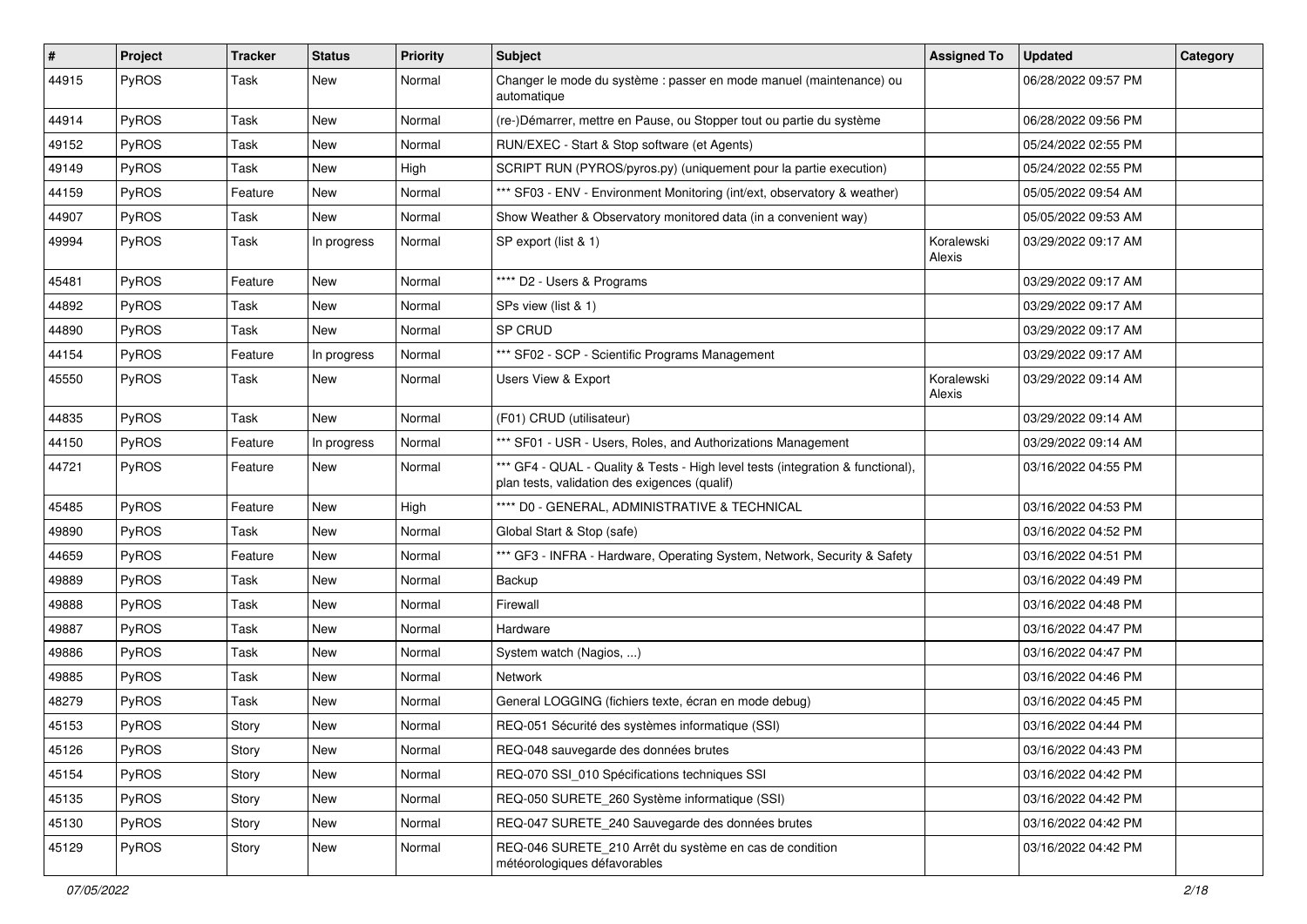| #     | Project      | <b>Tracker</b> | <b>Status</b> | <b>Priority</b> | <b>Subject</b>                                                                                                      | <b>Assigned To</b>     | <b>Updated</b>      | Category |
|-------|--------------|----------------|---------------|-----------------|---------------------------------------------------------------------------------------------------------------------|------------------------|---------------------|----------|
| 45128 | PyROS        | Story          | New           | Normal          | REQ-045 SECURITE_200 Système d'alerte                                                                               |                        | 03/16/2022 04:42 PM |          |
| 45103 | PyROS        | Story          | New           | Normal          | REQ-033 SURETE_050 Prise en compte de la météo                                                                      |                        | 03/16/2022 04:42 PM |          |
| 45101 | PyROS        | Story          | New           | Normal          | REQ-034 SURETE 080 Coupure électrique                                                                               |                        | 03/16/2022 04:42 PM |          |
| 45184 | PyROS        | Story          | New           | Normal          | REQ-111 Mise en sécurité automatique en cas de cyclone                                                              |                        | 03/16/2022 04:38 PM |          |
| 45183 | PyROS        | Story          | New           | Normal          | REQ-110 Arrêt et redémarrage automatique en cas de coupure électrique                                               |                        | 03/16/2022 04:38 PM |          |
| 45175 | PyROS        | Story          | New           | Normal          | REQ-102 Surveillance et sécurisation de la BD                                                                       |                        | 03/16/2022 04:38 PM |          |
| 44814 | PyROS        | Story          | New           | Normal          | REQ-101 Logs                                                                                                        |                        | 03/16/2022 04:38 PM |          |
| 44811 | <b>PyROS</b> | Story          | New           | Normal          | *** REQ-100 FROM CCTP TAROT-NC & MEETINGS                                                                           |                        | 03/16/2022 04:38 PM |          |
| 45131 | PyROS        | Story          | New           | Normal          | REQ-049 SURETE 250 Transfert des données                                                                            |                        | 03/16/2022 04:16 PM |          |
| 45483 | PyROS        | Feature        | New           | High            | **** D4 - Images production (L0)                                                                                    |                        | 03/16/2022 07:28 AM |          |
| 44163 | PyROS        | Feature        | New           | Normal          | *** SF09 - CMC - Command Control - Telescope & Instruments Control &<br>Monitoring (DeviceController, AgentDevice)  |                        | 03/16/2022 07:28 AM |          |
| 49876 | PyROS        | Task           | New           | Normal          | Guitastro integration                                                                                               |                        | 03/16/2022 07:28 AM |          |
| 49875 | PyROS        | Task           | New           | Normal          | (classic) Installation Guitastro & dependencies                                                                     |                        | 03/16/2022 07:27 AM |          |
| 48271 | PyROS        | Task           | New           | High            | CLASSIC installation (with venv)                                                                                    |                        | 03/16/2022 07:27 AM |          |
| 44168 | PyROS        | Task           | New           | High            | (GF2) INSTALL & DEPLOY                                                                                              |                        | 03/16/2022 07:27 AM |          |
| 44148 | PyROS        | Feature        | New           | High            | *** GF2 - INST - Config, Install, udpate, deploy (IRAP, CNES, TAROT)                                                |                        | 03/16/2022 07:27 AM |          |
| 45552 | PyROS        | Task           | New           | Normal          | General configuration integration                                                                                   |                        | 03/15/2022 11:15 PM |          |
| 49871 | PyROS        | Task           | New           | Normal          | Config par défaut (à définir)                                                                                       |                        | 03/15/2022 11:11 PM |          |
| 49210 | PyROS        | Task           | New           | Normal          | <b>CONFIGURATION GENERALE</b>                                                                                       |                        | 03/15/2022 11:11 PM |          |
| 49870 | <b>PyROS</b> | Task           | New           | Normal          | Config générale : logo, pagination, couleurs, options générales, options par<br>feature,                            |                        | 03/15/2022 11:11 PM |          |
| 49872 | PyROS        | Task           | <b>New</b>    | Normal          | Restauration de la config par défaut                                                                                |                        | 03/15/2022 11:10 PM |          |
| 49125 | PyROS        | Task           | New           | Normal          | SF05-SEQ integration                                                                                                |                        | 03/15/2022 11:03 PM |          |
| 44661 | PyROS        | Feature        | New           | Normal          | *** SF13 - IAF - Images Fetching (quicklook & download)                                                             |                        | 03/15/2022 04:49 PM |          |
| 44164 | PyROS        | Feature        | New           | Normal          | *** SF12 - IAN - Images Analysis (Triton)                                                                           |                        | 03/15/2022 04:48 PM |          |
| 44584 | PyROS        | Feature        | New           | Normal          | *** SF10 - CAL - Calibration (Dark/Bias/Flat)                                                                       |                        | 03/15/2022 04:48 PM |          |
| 44162 | PyROS        | Feature        | New           | High            | *** SF08 - EXE (SOX) - Observation Sequence (SO) eXecution                                                          |                        | 03/15/2022 04:46 PM |          |
| 44160 | <b>PyROS</b> | Feature        | New           | Normal          | *** SF07 - PLN - Observation Sequences Planning & Scheduling                                                        |                        | 03/15/2022 04:46 PM |          |
| 44158 | PyROS        | Feature        | New           | Normal          | *** SF06 - ALR - Alerts Management                                                                                  |                        | 03/15/2022 04:46 PM |          |
| 44514 | PyROS        | Feature        | New           | Normal          | *** SF11 - IPC - Images Processing (Grenouille)                                                                     | Klotz Alain            | 03/15/2022 04:44 PM |          |
| 44343 | PyROS        | Task           | In progress   | High            | DOC TECHNIQUE (API) - Mettre en place une doc technique générée<br>automatiquement à partir du code source (Sphinx) | <b>Pallier Etienne</b> | 03/04/2022 11:57 AM |          |
| 44166 | PyROS        | Task           | New           | High            | (GF1) DOCUMENTATION                                                                                                 |                        | 03/04/2022 11:57 AM |          |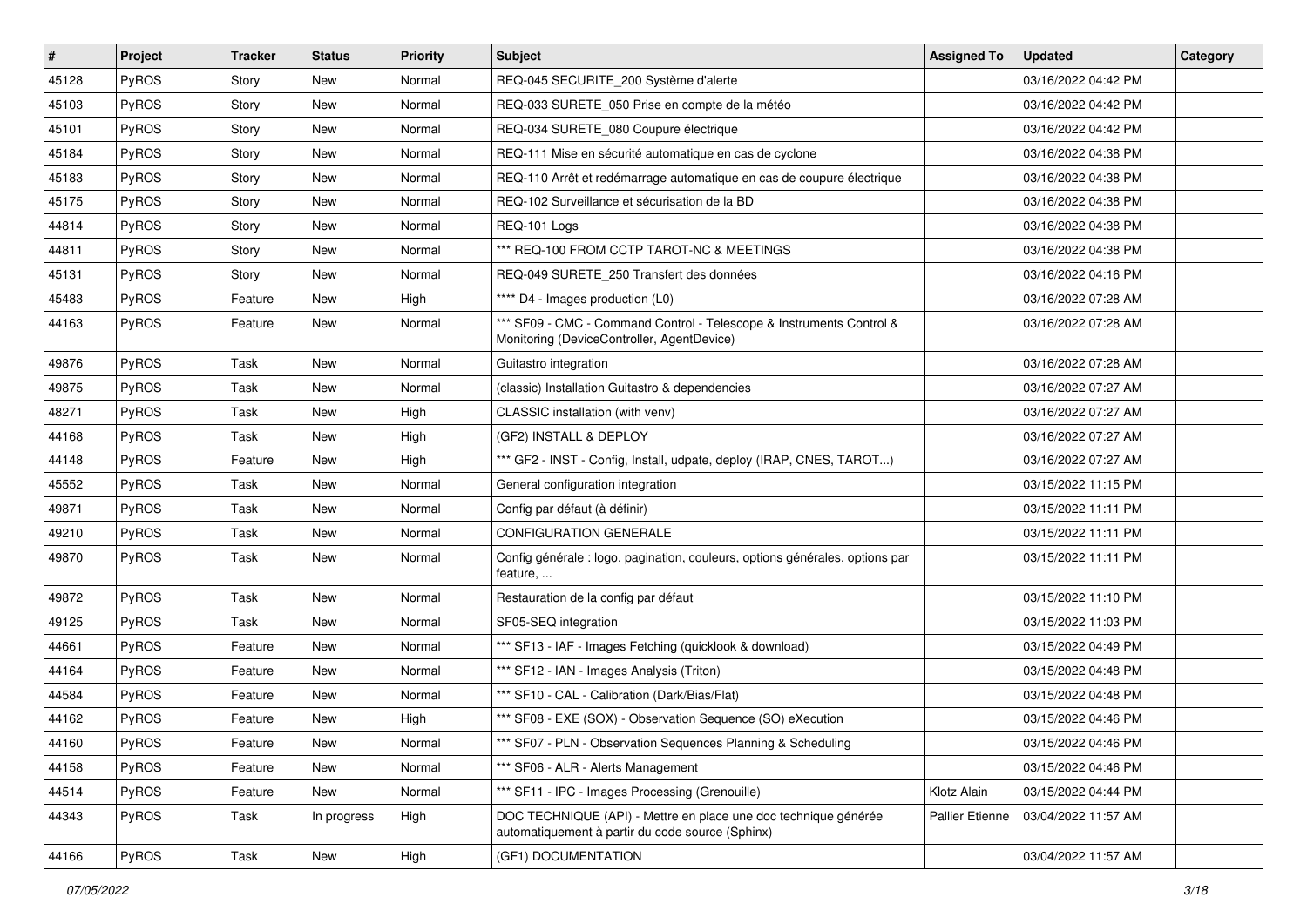| #     | Project | <b>Tracker</b> | <b>Status</b> | <b>Priority</b> | <b>Subject</b>                                                                         | <b>Assigned To</b>   | <b>Updated</b>      | Category |
|-------|---------|----------------|---------------|-----------------|----------------------------------------------------------------------------------------|----------------------|---------------------|----------|
| 44389 | PyROS   | Task           | New           | High            | (GF1) PROJECT MANAGEMENT (REDMINE FORGE) : Features, tasks,<br>gantt, kanban           |                      | 03/04/2022 11:56 AM |          |
| 49546 | PyROS   | Task           | In progress   | Normal          | Documentation (pyros_api)                                                              | Koralewski<br>Alexis | 02/24/2022 02:33 PM |          |
| 49545 | PyROS   | Task           | In progress   | Normal          | Script development (pyros_api)                                                         | Koralewski<br>Alexis | 02/24/2022 02:33 PM |          |
| 49543 | PyROS   | Task           | New           | Normal          | Users View (list & 1)                                                                  |                      | 02/23/2022 06:06 PM |          |
| 48270 | PyROS   | Task           | New           | Normal          | SCRIPT INSTALL/UPDATE (PYROS/pyros.py) (uniquement pour la partie<br>install & update) |                      | 02/23/2022 05:57 PM |          |
| 49250 | PyROS   | Task           | New           | Normal          | <b>CREATE/UPDATE Sequence</b>                                                          |                      | 02/23/2022 12:02 PM |          |
| 44932 | PyROS   | Task           | New           | Normal          | CREATE a Sequence (must be attached to a valid SP)                                     |                      | 02/23/2022 12:02 PM |          |
| 49258 | PyROS   | Task           | In progress   | Normal          | from IMPORT (upload) Seq (from yaml file)                                              | Koralewski<br>Alexis | 02/23/2022 12:02 PM |          |
| 48259 | PyROS   | Task           | In progress   | Normal          | EXPORT (Download) as a text file (YAML)                                                | Koralewski<br>Alexis | 02/23/2022 10:45 AM |          |
| 47447 | PyROS   | Task           | <b>New</b>    | Normal          | (F05) ACTIONS (CRUD), VIEWS, and AUTHORIZATIONS                                        |                      | 02/23/2022 10:45 AM |          |
| 44153 | PyROS   | Feature        | New           | Normal          | *** SF05 - SEQ - Observation Sequences Management                                      | Koralewski<br>Alexis | 02/23/2022 10:45 AM |          |
| 45181 | PyROS   | Story          | New           | Normal          | REQ-108 Pouvoir déposer dans différents systèmes de coordonnées                        |                      | 02/22/2022 04:38 PM |          |
| 44930 | PyROS   | Task           | New           | Normal          | (F05) TESTS & REQUIREMENTS to validate this feature                                    | Koralewski<br>Alexis | 02/22/2022 03:01 PM |          |
| 45482 | PyROS   | Feature        | New           | High            | **** D3 - Sequences submission & plannig                                               |                      | 02/22/2022 03:01 PM |          |
| 49251 | PyROS   | Task           | New           | Normal          | Test                                                                                   | Koralewski<br>Alexis | 02/22/2022 02:59 PM |          |
| 44940 | PyROS   | Task           | In progress   | Normal          | <b>UPDATE a Sequence</b>                                                               | Koralewski<br>Alexis | 02/22/2022 02:59 PM |          |
| 49478 | PyROS   | Task           | New           | Normal          | Test                                                                                   | Koralewski<br>Alexis | 02/22/2022 12:25 PM |          |
| 48250 | PyROS   | Task           | In progress   | Normal          | <b>DELETE</b>                                                                          | Koralewski<br>Alexis | 02/21/2022 03:38 PM |          |
| 49253 | PyROS   | Task           | New           | Normal          | READ 1 & list                                                                          |                      | 02/21/2022 03:21 PM |          |
| 49272 | PyROS   | Task           | In progress   | Normal          | Tooltips                                                                               | Koralewski<br>Alexis | 02/17/2022 01:59 PM |          |
| 49252 | PyROS   | Task           | New           | Normal          | <b>WEB FORM</b>                                                                        |                      | 02/17/2022 01:59 PM |          |
| 49262 | PyROS   | Task           | In progress   | Normal          | Sequence Validation                                                                    |                      | 02/03/2022 02:50 PM |          |
| 49162 | PyROS   | Task           | New           | Normal          | Check sequence validity                                                                | Klotz Alain          | 02/03/2022 10:23 AM |          |
| 44939 | PyROS   | Task           | New           | Normal          | SUBMIT a Seq to planning (status => "submitted")                                       | Koralewski<br>Alexis | 02/03/2022 10:23 AM |          |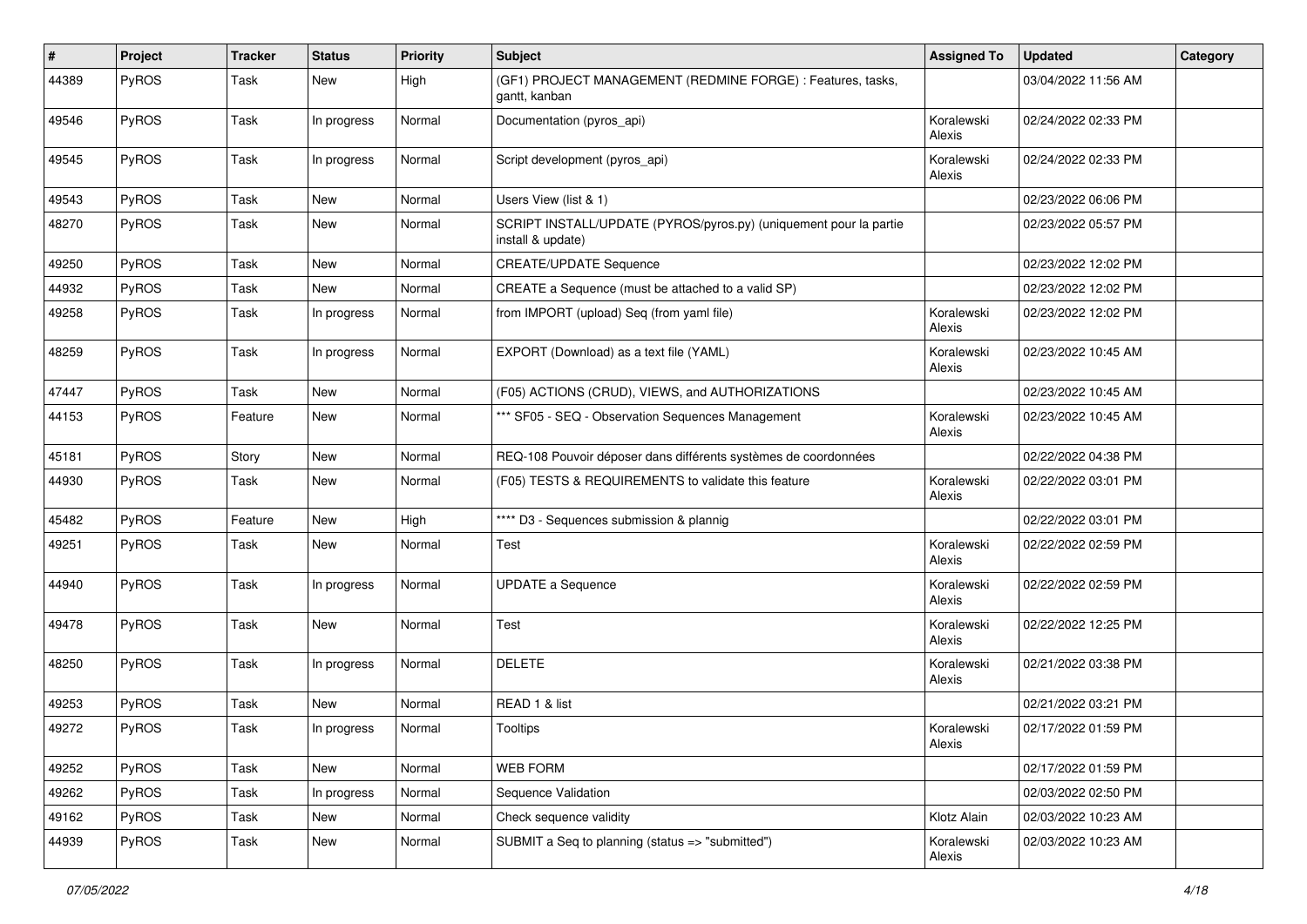| #     | Project      | <b>Tracker</b> | <b>Status</b> | <b>Priority</b> | <b>Subject</b>                                                                                                                        | <b>Assigned To</b>   | <b>Updated</b>      | Category |
|-------|--------------|----------------|---------------|-----------------|---------------------------------------------------------------------------------------------------------------------------------------|----------------------|---------------------|----------|
| 44928 | PyROS        | Task           | New           | Normal          | (F05) ENTITIES definition (doc spec) & implementation (DB)                                                                            | Koralewski<br>Alexis | 02/03/2022 10:13 AM |          |
| 44945 | PyROS        | Task           | New           | Normal          | (READ 1) Sequence detailed view                                                                                                       |                      | 02/03/2022 09:45 AM |          |
| 49249 | PyROS        | Task           | In progress   | Normal          | General Menu for this feature                                                                                                         |                      | 02/03/2022 09:39 AM |          |
| 44947 | PyROS        | Task           | In progress   | Normal          | Sequence                                                                                                                              | Koralewski<br>Alexis | 02/03/2022 09:35 AM |          |
| 49247 | PyROS        | Task           | New           | Normal          | State diagram (doc)                                                                                                                   |                      | 02/03/2022 09:34 AM |          |
| 49246 | PyROS        | Task           | New           | Normal          | Sequence Lifecycle (status)                                                                                                           |                      | 02/03/2022 09:34 AM |          |
| 49137 | PyROS        | Task           | New           | Normal          | Integration Guitastro lib                                                                                                             | Klotz Alain          | 02/02/2022 03:27 PM |          |
| 49228 | PyROS        | Task           | In progress   | Normal          | Correction de l'orientation de l'image (est à gauche, nord en haut)                                                                   | Klotz Alain          | 02/02/2022 02:56 PM |          |
| 49226 | PyROS        | Task           | In progress   | Normal          | Correction de l'image par le flat                                                                                                     | Klotz Alain          | 02/02/2022 02:56 PM |          |
| 49225 | PyROS        | Task           | In progress   | Normal          | Correction de l'image par le dark (+ bias)                                                                                            | Klotz Alain          | 02/02/2022 02:56 PM |          |
| 49214 | PyROS        | Task           | In progress   | Normal          | 2 - (L1a) - Pré-traitement de chaque image (dans l'ordre) (fits RAW => fits<br>CAL)                                                   | Klotz Alain          | 02/02/2022 02:42 PM |          |
| 49213 | PyROS        | Task           | In progress   | Normal          | 1 - (L0) - Récupération et organisation des images L0 (RAW fits)                                                                      | Klotz Alain          | 02/02/2022 02:42 PM |          |
| 49223 | <b>PyROS</b> | Task           | In progress   | Normal          | Groupes                                                                                                                               | Klotz Alain          | 02/02/2022 02:38 PM |          |
| 49222 | PyROS        | Task           | In progress   | Normal          | Traitement d'un groupe d'images : début et fin de groupe                                                                              | Klotz Alain          | 02/02/2022 02:38 PM |          |
| 49221 | PyROS        | Task           | In progress   | Normal          | Recup metadata de l'image (dans la BD)                                                                                                | Klotz Alain          | 02/02/2022 02:38 PM |          |
| 49220 | PyROS        | Task           | In progress   | Normal          | Récup en-tête                                                                                                                         | Klotz Alain          | 02/02/2022 02:38 PM |          |
| 49219 | PyROS        | Task           | In progress   | Normal          | Nouvelle image                                                                                                                        | Klotz Alain          | 02/02/2022 02:38 PM |          |
| 49218 | PyROS        | Task           | In progress   | Normal          | Détection des nouvelles images produites (système asynchrone sur<br>l'acquisition)                                                    | Klotz Alain          | 02/02/2022 02:38 PM |          |
| 49217 | PyROS        | Task           | New           | Normal          | 5 - (L2) Critères de qualité d'image (+ json QUAL)                                                                                    | Klotz Alain          | 02/02/2022 02:37 PM |          |
| 49216 | <b>PyROS</b> | Task           | New           | Normal          | 4 - (L1c) - Combinaison d'images                                                                                                      | Klotz Alain          | 02/02/2022 02:36 PM |          |
| 49215 | <b>PyROS</b> | Task           | In progress   | Normal          | 3 - (L1b) - Reconnaissance du champ (lien entre pixels et coord célestes) (+<br>json CATA)                                            | Klotz Alain          | 02/02/2022 02:36 PM |          |
| 45484 | PyROS        | Feature        | New           | Normal          | **** D5 - Images management (L1-L2)                                                                                                   |                      | 02/02/2022 02:36 PM |          |
| 49227 | PyROS        | Task           | New           | Normal          | Corrections cosmétiques (de pixels)                                                                                                   | Klotz Alain          | 02/02/2022 02:19 PM |          |
| 49224 | PyROS        | Task           | New           | Normal          | Choisir le bias, le flat, et le dark (en fn des metadata)                                                                             | Klotz Alain          | 02/02/2022 02:19 PM |          |
| 44393 | PyROS        | Task           | <b>New</b>    | Normal          | Back Office (Administration) - Site django admin                                                                                      | Koralewski<br>Alexis | 02/02/2022 12:07 PM |          |
| 49157 | PyROS        | Task           | New           | Normal          | Super Super Agent qui surveille l'ensemble des super agents sur chaque<br>noeud (?)                                                   |                      | 01/31/2022 12:12 PM |          |
| 49156 | PyROS        | Task           | New           | Normal          | Super Agent qui démarre et stoppe les autres agents, et surveille leur bonne<br>santé (les relance si besoin) => sur chaque noeud (?) |                      | 01/31/2022 12:12 PM |          |
| 49155 | PyROS        | Task           | New           | Normal          | Architecture décentralisée en plusieurs noeuds (communication via BD)                                                                 |                      | 01/31/2022 12:09 PM |          |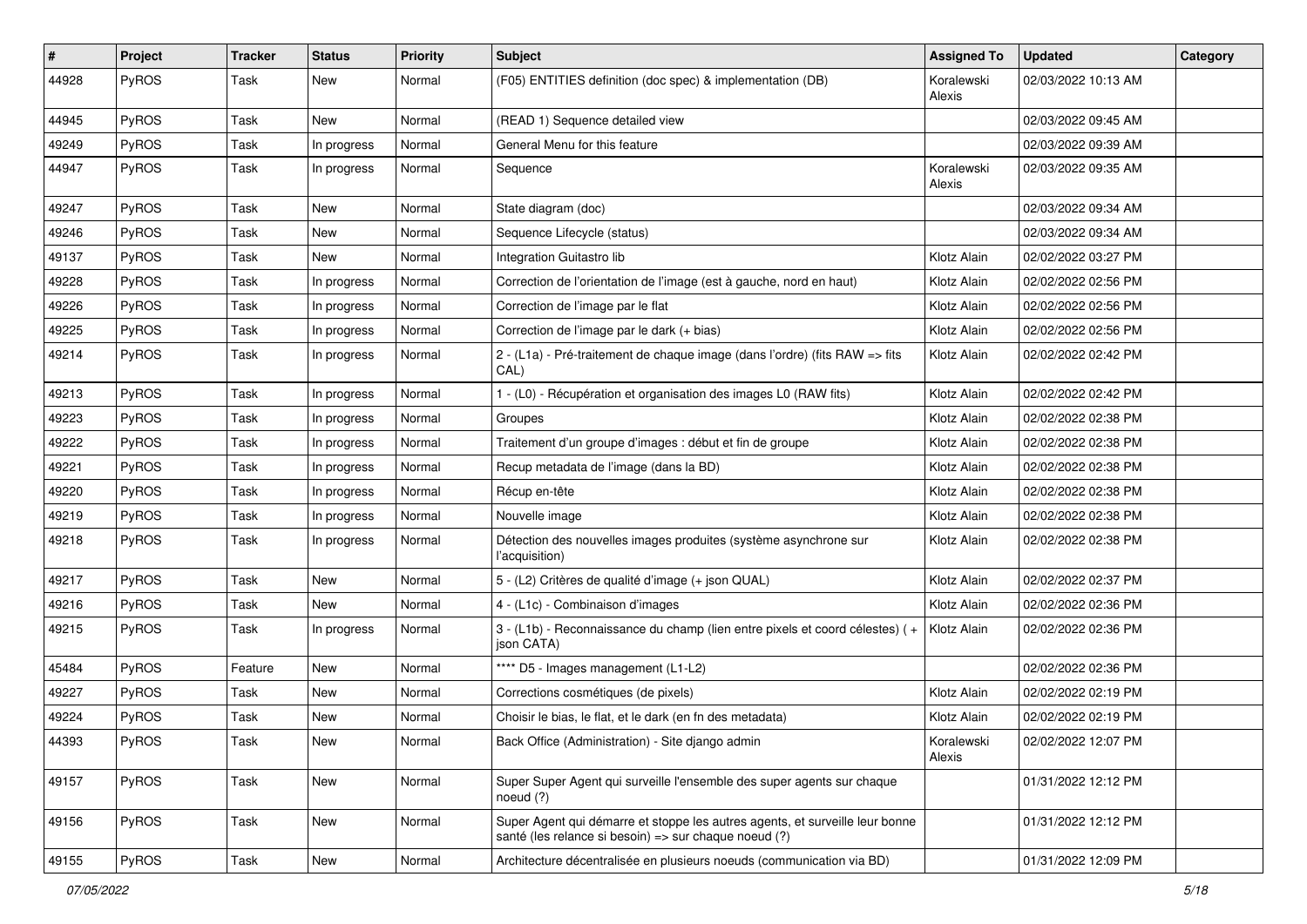| #     | Project     | <b>Tracker</b> | <b>Status</b> | <b>Priority</b> | Subject                                                                                                                                           | <b>Assigned To</b>     | <b>Updated</b>      | Category |
|-------|-------------|----------------|---------------|-----------------|---------------------------------------------------------------------------------------------------------------------------------------------------|------------------------|---------------------|----------|
| 49151 | PyROS       | Task           | New           | Normal          | Script central (pyros.py)                                                                                                                         |                        | 01/31/2022 11:36 AM |          |
| 47428 | PyROS       | Task           | New           | Normal          | PK2 (2022-06) - Présentations + RA + Doc LIVRABLES                                                                                                |                        | 01/31/2022 11:34 AM |          |
| 45790 | PyROS       | Task           | New           | Normal          | PK1 (2022-01) - Présentations + RA + Doc LIVRABLES                                                                                                |                        | 01/31/2022 11:33 AM |          |
| 45781 | PyROS       | Task           | In progress   | Normal          | Documentation et Présentations pour les PA et PK CNES                                                                                             |                        | 01/31/2022 11:32 AM |          |
| 44151 | PyROS       | Feature        | New           | High            | *** GF1 - PROJ - Project management, documentation, formation des<br>utilisateurs, interfaces, plan de justification de la définition             |                        | 01/31/2022 11:32 AM |          |
| 47439 | PyROS       | Task           | New           | Normal          | PA et PK CNES                                                                                                                                     |                        | 01/31/2022 11:29 AM |          |
| 46781 | PyROS       | Task           | New           | Normal          | (F02) EXIGENCES satisfaites (+ tests mis à jour)                                                                                                  |                        | 01/29/2022 01:27 AM |          |
| 47388 | PyROS       | Task           | New           | High            | (F14) ENTITIES - definition & implementation - CONFIG FILES                                                                                       |                        | 01/29/2022 01:25 AM |          |
| 45004 | PyROS       | Task           | New           | High            | MAIN CONFIG FILE - Décrire dans un fichier texte la configuration complète<br>d'une UNIT (monture) et tous ses composants et instruments associés |                        | 01/29/2022 01:25 AM |          |
| 46788 | PyROS       | Task           | New           | Normal          | (F14) EXIGENCES satisfaites (+ tests mis à jour)                                                                                                  |                        | 01/29/2022 01:24 AM |          |
| 44172 | PyROS       | Feature        | New           | High            | *** SF14 - OCF - Observatory Unit & Site Configuration                                                                                            |                        | 01/29/2022 01:24 AM |          |
| 47387 | PyROS       | Task           | New           | Normal          | (F14) CRUD config                                                                                                                                 |                        | 01/29/2022 01:24 AM |          |
| 45005 | PyROS       | Task           | In progress   | Normal          | CRUD - (R)EAD config                                                                                                                              | Koralewski<br>Alexis   | 01/29/2022 01:24 AM |          |
| 45748 | PyROS       | Task           | New           | Normal          | Définir Accesseurs (getX())                                                                                                                       |                        | 01/29/2022 01:21 AM |          |
| 45040 | PyROS       | Task           | New           | High            | NEW Agent v2 basé sur new config yaml (base pour F09)                                                                                             | <b>Pallier Etienne</b> | 01/29/2022 01:04 AM |          |
| 49134 | PyROS       | Task           | New           | Normal          | SF14-OBC integration                                                                                                                              |                        | 01/29/2022 12:52 AM |          |
| 49122 | PyROS       | Task           | New           | Normal          | SF02-SCP integration                                                                                                                              |                        | 01/29/2022 12:50 AM |          |
| 49121 | PyROS       | Task           | New           | Normal          | SF01-USR integration                                                                                                                              |                        | 01/29/2022 12:50 AM |          |
| 49132 | PyROS       | Task           | New           | Normal          | SF12-IAN integration                                                                                                                              |                        | 01/29/2022 12:48 AM |          |
| 49133 | PyROS       | Task           | New           | Normal          | SF13-IAF integration                                                                                                                              |                        | 01/29/2022 12:47 AM |          |
| 49131 | PyROS       | Task           | New           | Normal          | SF11-IPC integration                                                                                                                              |                        | 01/29/2022 12:46 AM |          |
| 49130 | PyROS       | Task           | New           | Normal          | SF10-CAL integration                                                                                                                              |                        | 01/29/2022 12:46 AM |          |
| 49129 | PyROS       | Task           | New           | Normal          | SF09-CMC integration                                                                                                                              |                        | 01/29/2022 12:46 AM |          |
| 49128 | PyROS       | Task           | New           | Normal          | SF08-EXE integration                                                                                                                              |                        | 01/29/2022 12:45 AM |          |
| 49127 | PyROS       | Task           | New           | Normal          | SF07-PLN integration                                                                                                                              |                        | 01/29/2022 12:45 AM |          |
| 49126 | PyROS       | Task           | New           | Normal          | SF06-ALR integration                                                                                                                              |                        | 01/29/2022 12:45 AM |          |
| 48784 | <b>XLDP</b> | Bug            | New           | Normal          | Jobs en erreurs depuis le 19/01 19h30                                                                                                             |                        | 01/20/2022 10:12 AM |          |
| 48758 | LabInvent   | Task           | New           | Immediate       | Modifs demandées par C. Feugeade le 18/1/22                                                                                                       | <b>Pallier Etienne</b> | 01/19/2022 04:22 PM |          |
| 48757 | LabInvent   | Feature        | New           | Immediate       | *** F -<br>DIVERS TODO (à dispatcher)                                                                                                             | Pallier Etienne        | 01/19/2022 04:12 PM |          |
| 47960 | LabInvent   | Task           | New           | Immediate       | <b>CHAMPS</b>                                                                                                                                     |                        | 01/19/2022 03:51 PM |          |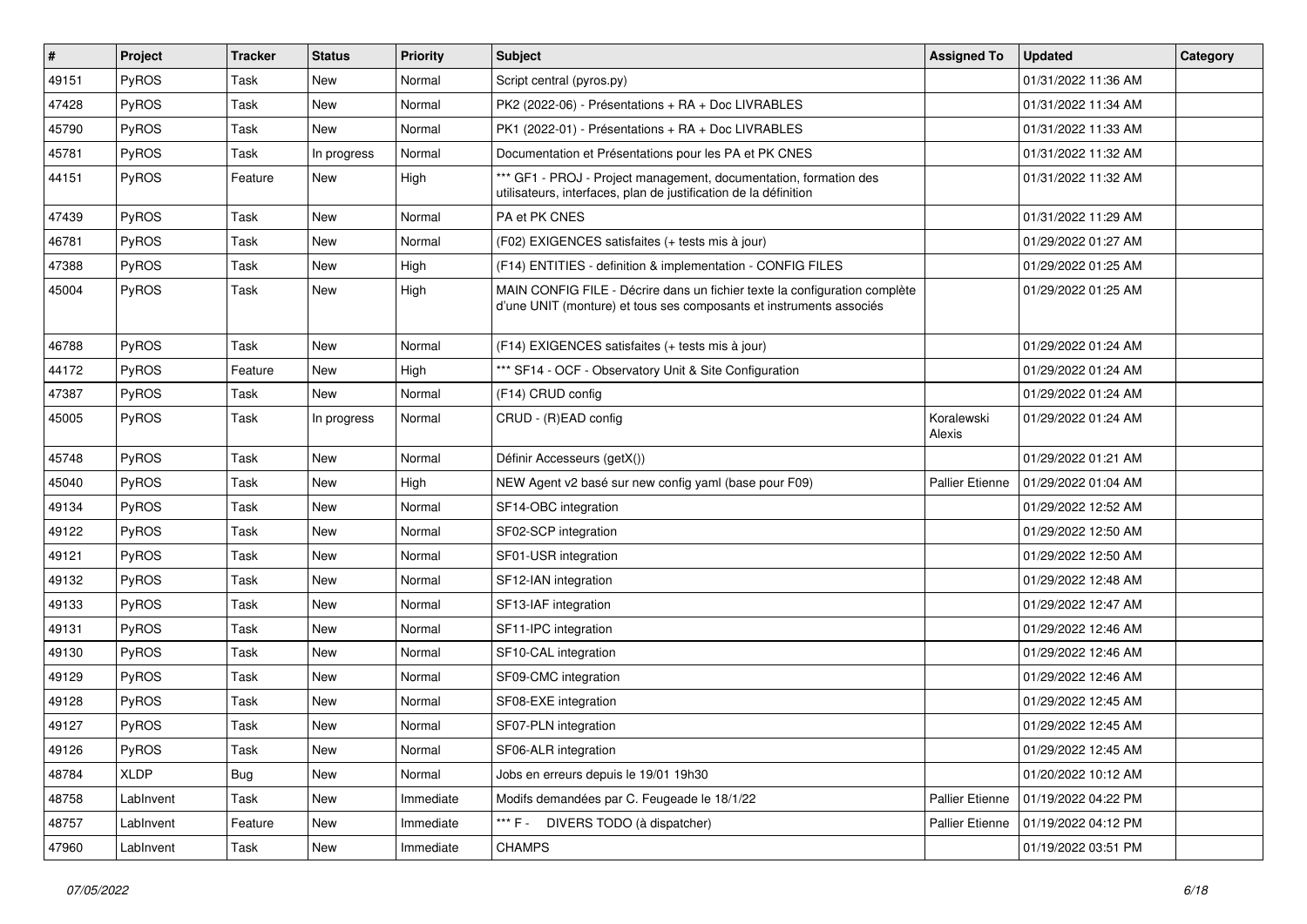| $\sharp$ | Project      | <b>Tracker</b> | <b>Status</b> | <b>Priority</b> | <b>Subject</b>                                                                                       | <b>Assigned To</b>     | <b>Updated</b>      | Category |
|----------|--------------|----------------|---------------|-----------------|------------------------------------------------------------------------------------------------------|------------------------|---------------------|----------|
| 47860    | LabInvent    | Feature        | New           | Immediate       | *** F - ENTITY - Materiels                                                                           |                        | 01/19/2022 03:51 PM |          |
| 47890    | LabInvent    | Task           | New           | High            | Commander (demande achat)                                                                            |                        | 01/19/2022 03:48 PM |          |
| 44922    | PyROS        | Task           | New           | Normal          | (F04) AUTHORIZATIONS for this feature (who can do what) : documentation<br>& implementation          |                        | 12/15/2021 07:37 AM |          |
| 44923    | PyROS        | Task           | New           | Normal          | (F04) TESTS to validate this feature                                                                 |                        | 12/15/2021 07:36 AM |          |
| 44924    | PyROS        | Task           | New           | Normal          | (F04) ENTITIES - definition & implementation                                                         |                        | 12/15/2021 07:36 AM |          |
| 44906    | PyROS        | Task           | New           | Normal          | Compute and save Observing conditions                                                                |                        | 12/15/2021 07:35 AM |          |
| 44904    | PyROS        | Task           | New           | Normal          | Compute, save, and provide higher level (useful) parameters and synthesis<br>from multiple detectors |                        | 12/15/2021 07:34 AM |          |
| 44903    | PyROS        | Task           | New           | Normal          | Save raw data                                                                                        |                        | 12/15/2021 07:34 AM |          |
| 44902    | PyROS        | Task           | New           | Normal          | Fix raw data                                                                                         |                        | 12/15/2021 07:33 AM |          |
| 44901    | <b>PyROS</b> | Task           | New           | Normal          | Get PLC mode changes (off/manu/auto) and alarms (intrusion, e_stop), and<br>save them                |                        | 12/15/2021 07:33 AM |          |
| 44900    | PyROS        | Task           | New           | Normal          | Read (from PLC and sensors) INSIDE environmental data (doors, lights)<br>for human safety            |                        | 12/15/2021 07:33 AM |          |
| 47386    | PyROS        | Task           | New           | Normal          | (F03) Initial data (fixture)                                                                         |                        | 12/15/2021 07:32 AM |          |
| 44898    | PyROS        | Task           | New           | Normal          | (F03) ENTITIES (& properties) to be defined                                                          |                        | 12/15/2021 07:32 AM |          |
| 44880    | PyROS        | Task           | New           | Normal          | (F03) TESTS to validate this feature                                                                 |                        | 12/15/2021 07:32 AM |          |
| 44879    | PyROS        | Task           | New           | Normal          | (F03) AUTHORIZATIONS for this feature (who can do what) : documentation<br>& implementation          |                        | 12/15/2021 07:32 AM |          |
| 44899    | PyROS        | Task           | <b>New</b>    | Normal          | Read (from PLC and sensors) OUTSIDE environmental data (weather) for<br>instruments security         |                        | 12/14/2021 04:54 PM |          |
| 48290    | PyROS        | Task           | <b>New</b>    | Normal          | Auto mode                                                                                            |                        | 12/14/2021 12:35 PM |          |
| 44999    | PyROS        | Task           | New           | Normal          | Execution                                                                                            |                        | 12/14/2021 12:35 PM |          |
| 45047    | PyROS        | Task           | New           | Normal          | Piloter le telescope en mode manuel depuis le Dashboard                                              | <b>Pallier Etienne</b> | 12/14/2021 12:34 PM |          |
| 45046    | PyROS        | Task           | New           | Normal          | Manual mode                                                                                          |                        | 12/14/2021 12:34 PM |          |
| 44998    | PyROS        | Task           | New           | Normal          | Monitoring: Check & log continuously instrument (or telescope) status                                |                        | 12/14/2021 12:33 PM |          |
| 44997    | <b>PyROS</b> | Task           | New           | Normal          | Start & Stop                                                                                         |                        | 12/14/2021 12:33 PM |          |
| 44993    | PyROS        | Task           | New           | Normal          | (F09) ENTITIES definition & implementation                                                           |                        | 12/14/2021 12:33 PM |          |
| 47393    | PyROS        | Task           | <b>New</b>    | Normal          | Device Config file (cf F14)                                                                          |                        | 12/14/2021 12:33 PM |          |
| 47392    | PyROS        | Task           | New           | Normal          | Device Commands Grammar (Generic & Native)                                                           |                        | 12/14/2021 12:32 PM |          |
| 47391    | PyROS        | Task           | New           | Normal          | Device Simulator (DeviceSimulator)                                                                   |                        | 12/14/2021 12:32 PM |          |
| 48289    | PyROS        | Task           | New           | Normal          | Entity (AgentDevice class)                                                                           |                        | 12/14/2021 12:32 PM |          |
| 47390    | PyROS        | Task           | New           | Normal          | Device Agent (AgentDevice) (de type Agent)                                                           |                        | 12/14/2021 12:32 PM |          |
| 48288    | PyROS        | Task           | New           | Normal          | Entity (DeviceController class)                                                                      |                        | 12/14/2021 12:31 PM |          |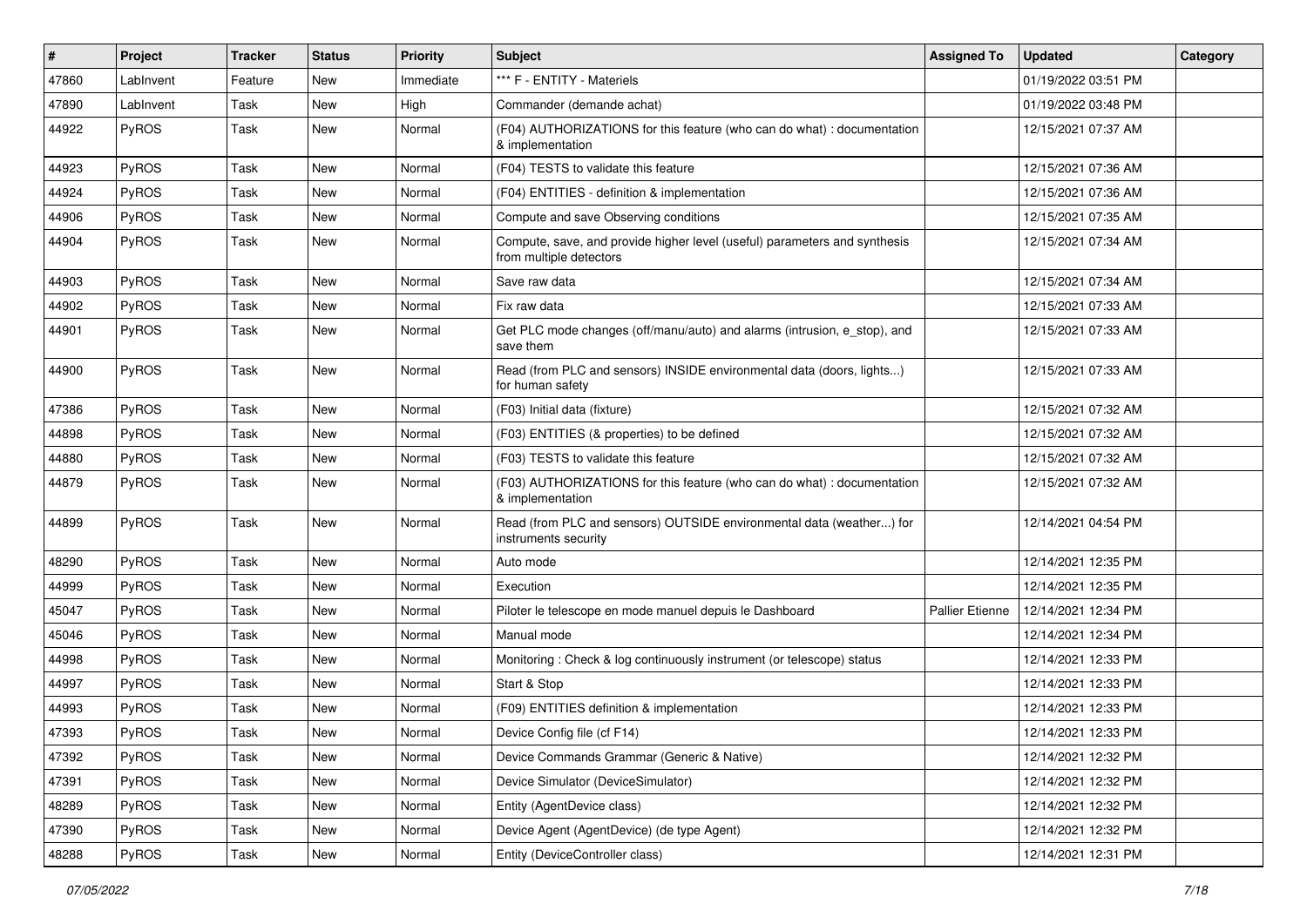| #     | Project      | <b>Tracker</b> | <b>Status</b> | <b>Priority</b> | <b>Subject</b>                                                                                                 | <b>Assigned To</b>     | <b>Updated</b>      | Category |
|-------|--------------|----------------|---------------|-----------------|----------------------------------------------------------------------------------------------------------------|------------------------|---------------------|----------|
| 47389 | PyROS        | Task           | New           | Normal          | Device Controller (DeviceController)                                                                           |                        | 12/14/2021 12:29 PM |          |
| 48285 | PyROS        | Task           | New           | Normal          | Lancement auto et gestion du DeviceController associé                                                          |                        | 12/14/2021 12:22 PM |          |
| 48284 | PyROS        | Task           | New           | Normal          | Lancement auto et gestion des Components associés (qui sont aussi des<br>DeviceController)                     |                        | 12/14/2021 12:20 PM |          |
| 46787 | PyROS        | Task           | New           | Normal          | (F09) REQUIREMENTS validated (+ tests udpated)                                                                 |                        | 12/14/2021 12:18 PM |          |
| 44994 | PyROS        | Task           | New           | Normal          | (F09) AUTHORIZATIONS for this feature (who can do what) : doc & implem.                                        |                        | 12/14/2021 12:15 PM |          |
| 45340 | PyROS        | Task           | New           | Normal          | <b>INITIAL DATA (fixtures)</b>                                                                                 | Koralewski<br>Alexis   | 12/14/2021 12:09 PM |          |
| 44329 | PyROS        | Task           | New           | High            | Migration gitlab sur IN2P3                                                                                     |                        | 12/14/2021 12:08 PM |          |
| 45043 | PyROS        | Task           | New           | High            | Démo IRAP (install classique ?) + retrouver ancienne utilisation de PlcConfig                                  | <b>Pallier Etienne</b> | 12/14/2021 12:00 PM |          |
| 48273 | <b>PyROS</b> | Task           | New           | Normal          | version DEV guitalens - instance docker sur serveur guitalens                                                  |                        | 12/14/2021 11:46 AM |          |
| 48276 | PyROS        | Task           | New           | Normal          | Scripts d'installation docker                                                                                  |                        | 12/14/2021 11:44 AM |          |
| 48274 | PyROS        | Task           | New           | Normal          | version TEST TNC France - instance docker de test en France                                                    |                        | 12/14/2021 11:42 AM |          |
| 48275 | PyROS        | Task           | New           | Normal          | version PROD TNC Nouvelle Calédonie - instance docker de production sur<br>site final                          |                        | 12/14/2021 11:42 AM |          |
| 44338 | PyROS        | Task           | In progress   | High            | Installation docker au CNES (sur VM)                                                                           | Koralewski<br>Alexis   | 12/14/2021 11:39 AM |          |
| 47957 | LabInvent    | Feature        | New           | Normal          | *** F - ENTITY - Les GROUPES (de User ou Materiel) : Thématique, Métier,<br>Projet, Site (+ Pole ou Service ?) |                        | 12/13/2021 11:12 AM |          |
| 47861 | LabInvent    | Feature        | New           | Urgent          | *** F - ENTITY - Suivis (de Materiel ou User)                                                                  |                        | 12/13/2021 11:10 AM |          |
| 47862 | LabInvent    | Feature        | New           | Normal          | *** F - ENTITY - Prets (de Materiel)                                                                           |                        | 12/13/2021 11:10 AM |          |
| 47895 | LabInvent    | Feature        | New           | Normal          | *** F - ENTITY - Documents attachés (à Materiel ou Suivi)                                                      |                        | 12/13/2021 11:09 AM |          |
| 48223 | LabInvent    | Task           | <b>New</b>    | Normal          | instance perso (docker)                                                                                        |                        | 12/13/2021 11:08 AM |          |
| 47866 | LabInvent    | Feature        | New           | Urgent          | *** F - Installation                                                                                           |                        | 12/13/2021 11:08 AM |          |
| 47947 | LabInvent    | Task           | New           | High            | docker only                                                                                                    |                        | 12/13/2021 11:07 AM |          |
| 47926 | LabInvent    | Task           | New           | High            | Instance DEMO docker - à installer sur hyp2 puis sur VM pweb3                                                  |                        | 12/13/2021 11:07 AM |          |
| 47865 | LabInvent    | Feature        | New           | Normal          | *** F - Configuration générale                                                                                 |                        | 12/13/2021 11:06 AM |          |
| 48222 | LabInvent    | Task           | <b>New</b>    | Normal          | (NEW func) Gérer Suivi d'un User                                                                               |                        | 12/13/2021 10:39 AM |          |
| 48005 | LabInvent    | Task           | New           | Normal          | <b>Bugfix toutes les Deprecated Errors</b>                                                                     |                        | 12/06/2021 02:37 PM |          |
| 47869 | LabInvent    | Feature        | New           | Normal          | *** F - Tests                                                                                                  |                        | 12/06/2021 02:28 PM |          |
| 47946 | LabInvent    | Task           | New           | Normal          | classic only                                                                                                   |                        | 12/03/2021 09:50 AM |          |
| 47921 | LabInvent    | Feature        | New           | Immediate       | *** F - Framework CakePhp                                                                                      |                        | 12/02/2021 04:45 PM |          |
| 47922 | LabInvent    | Task           | New           | Immediate       | Passer directement à v3.LAST (3.10.1)                                                                          |                        | 12/02/2021 04:45 PM |          |
| 47905 | LabInvent    | Task           | New           | Urgent          | Read (index & view) (generic)                                                                                  |                        | 12/01/2021 11:21 AM |          |
| 47899 | LabInvent    | Task           | New           | Urgent          | view (generic)                                                                                                 |                        | 12/01/2021 11:21 AM |          |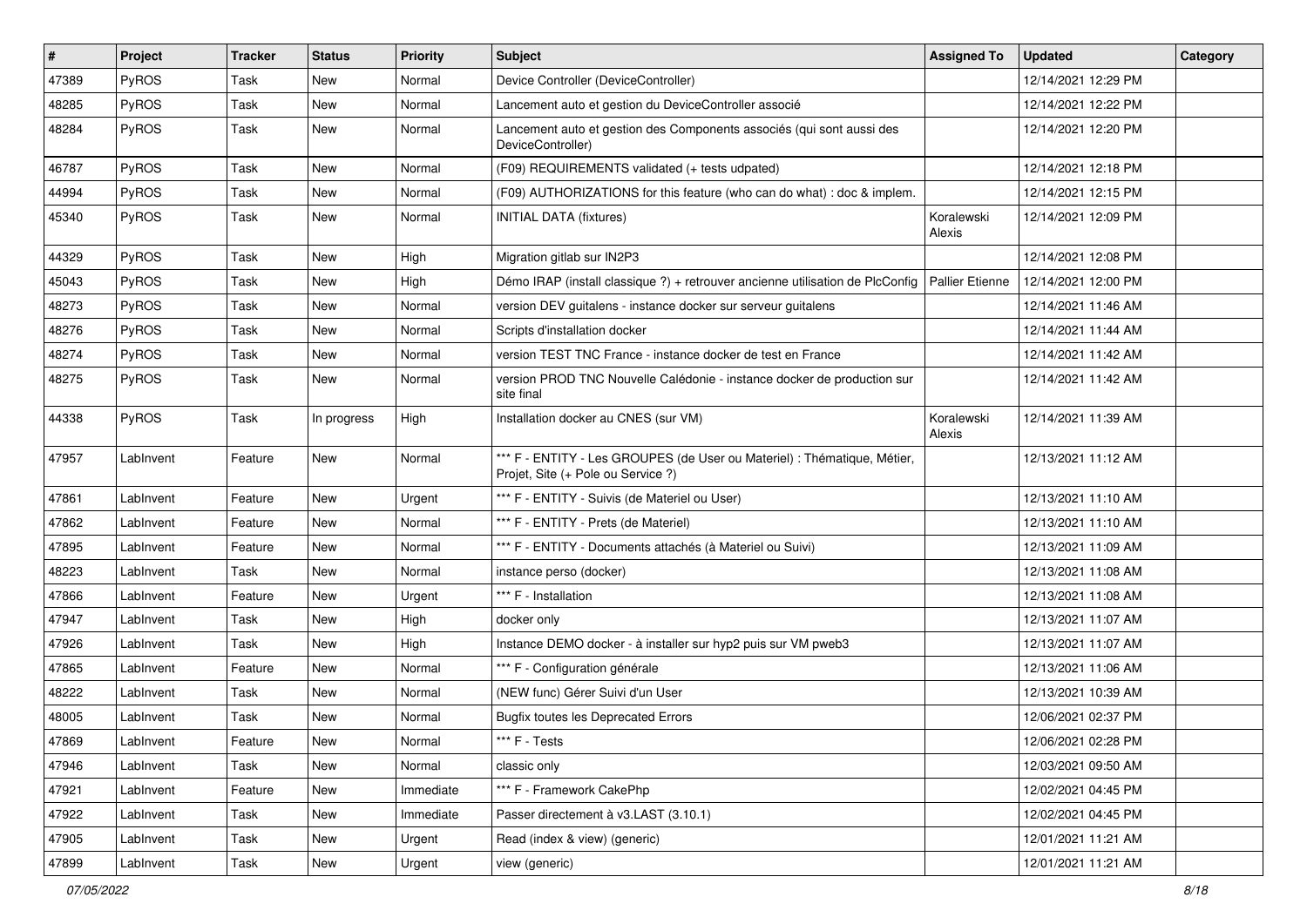| #     | Project   | <b>Tracker</b> | <b>Status</b> | <b>Priority</b> | Subject                                                                     | <b>Assigned To</b> | <b>Updated</b>      | Category |
|-------|-----------|----------------|---------------|-----------------|-----------------------------------------------------------------------------|--------------------|---------------------|----------|
| 47875 | LabInvent | Feature        | New           | Urgent          | *** F - ENTITY GÉNÉRIQUE - Actions & Vues génériques (&<br>Refactorisation) |                    | 12/01/2021 11:21 AM |          |
| 47903 | LabInvent | Task           | New           | Urgent          | Rappels automatiques pour les suivis récurrents (périodiques)               |                    | 12/01/2021 11:17 AM |          |
| 47901 | LabInvent | Task           | New           | Urgent          | Read (view & index)                                                         |                    | 12/01/2021 11:17 AM |          |
| 47873 | LabInvent | Task           | <b>New</b>    | Normal          | Model (Entity & Table)                                                      |                    | 12/01/2021 09:37 AM |          |
| 47966 | LabInvent | Task           | New           | Normal          | Ajouter test Commande (avec devis joint)                                    |                    | 11/30/2021 04:17 PM |          |
| 47912 | LabInvent | Task           | New           | High            | (VUE) Elements et Helper                                                    |                    | 11/30/2021 03:51 PM |          |
| 47914 | LabInvent | Task           | New           | High            | index (generic)                                                             |                    | 11/30/2021 03:50 PM |          |
| 47906 | LabInvent | Task           | New           | Urgent          | Champs virtuels                                                             |                    | 11/30/2021 03:50 PM |          |
| 47897 | LabInvent | Task           | New           | High            | *** F - Stats (Users)                                                       |                    | 11/30/2021 03:48 PM |          |
| 47942 | LabInvent | Task           | New           | High            | index (generic)                                                             |                    | 11/30/2021 03:48 PM |          |
| 47937 | LabInvent | Task           | <b>New</b>    | High            | Read (index & view) (generic ?)                                             |                    | 11/30/2021 03:48 PM |          |
| 47927 | LabInvent | Task           | New           | High            | A gérer via fichier conf YAML                                               |                    | 11/30/2021 03:47 PM |          |
| 47867 | LabInvent | Task           | New           | High            | *** F - Autorisations (Users)                                               |                    | 11/30/2021 03:47 PM |          |
| 47886 | LabInvent | Task           | New           | Urgent          | Notifications                                                               |                    | 11/30/2021 03:45 PM |          |
| 47874 | LabInvent | Task           | <b>New</b>    | Urgent          | Stats                                                                       |                    | 11/30/2021 03:44 PM |          |
| 47878 | LabInvent | Task           | <b>New</b>    | High            | Autres                                                                      |                    | 11/30/2021 03:44 PM |          |
| 47884 | LabInvent | Task           | New           | High            | partitionnement par Site (besoin IP2I/LMA)                                  |                    | 11/30/2021 03:43 PM |          |
| 47877 | LabInvent | Task           | New           | High            | find (search)                                                               |                    | 11/30/2021 03:43 PM |          |
| 47952 | LabInvent | Task           | New           | High            | Ecran d'accueil à restructurer                                              |                    | 11/30/2021 03:43 PM |          |
| 47936 | LabInvent | Task           | New           | High            | 3-4 - TBO & ARCHIVED                                                        |                    | 11/30/2021 03:43 PM |          |
| 47934 | LabInvent | Task           | New           | High            | LIFECYCLE (Status): CREATED => (TBO) => VALIDATED => TBA =><br>ARCHIVED     |                    | 11/30/2021 03:43 PM |          |
| 47863 | LabInvent | Feature        | New           | High            | *** F - ENTITY - Users                                                      |                    | 11/30/2021 03:43 PM |          |
| 47882 | LabInvent | Task           | <b>New</b>    | High            | Delete - delete                                                             |                    | 11/30/2021 03:42 PM |          |
| 47881 | LabInvent | Task           | New           | High            | Read - view                                                                 |                    | 11/30/2021 03:42 PM |          |
| 47876 | LabInvent | Task           | New           | High            | CRUD                                                                        |                    | 11/30/2021 03:42 PM |          |
| 47872 | LabInvent | Task           | New           | High            | Actions & Vues                                                              |                    | 11/30/2021 03:42 PM |          |
| 47879 | LabInvent | Task           | New           | High            | Create/Update - add_edit                                                    |                    | 11/30/2021 03:42 PM |          |
| 47870 | LabInvent | Task           | New           | Normal          | Tests (Materiels)                                                           |                    | 11/30/2021 03:38 PM |          |
| 47962 | LabInvent | Task           | New           | Urgent          | (IRAP only) re-install inventirap avec php7                                 |                    | 11/30/2021 03:17 PM |          |
| 47951 | LabInvent | Feature        | New           | Normal          | *** F - Etiquettes & Imprimantes                                            |                    | 11/30/2021 01:42 PM |          |
| 47913 | LabInvent | Task           | New           | Normal          | ROLES (profils)                                                             |                    | 11/30/2021 01:39 PM |          |
| 47868 | LabInvent | Task           | New           | Normal          | *** F - Super Entité (AppController, AppTable)                              |                    | 11/30/2021 01:34 PM |          |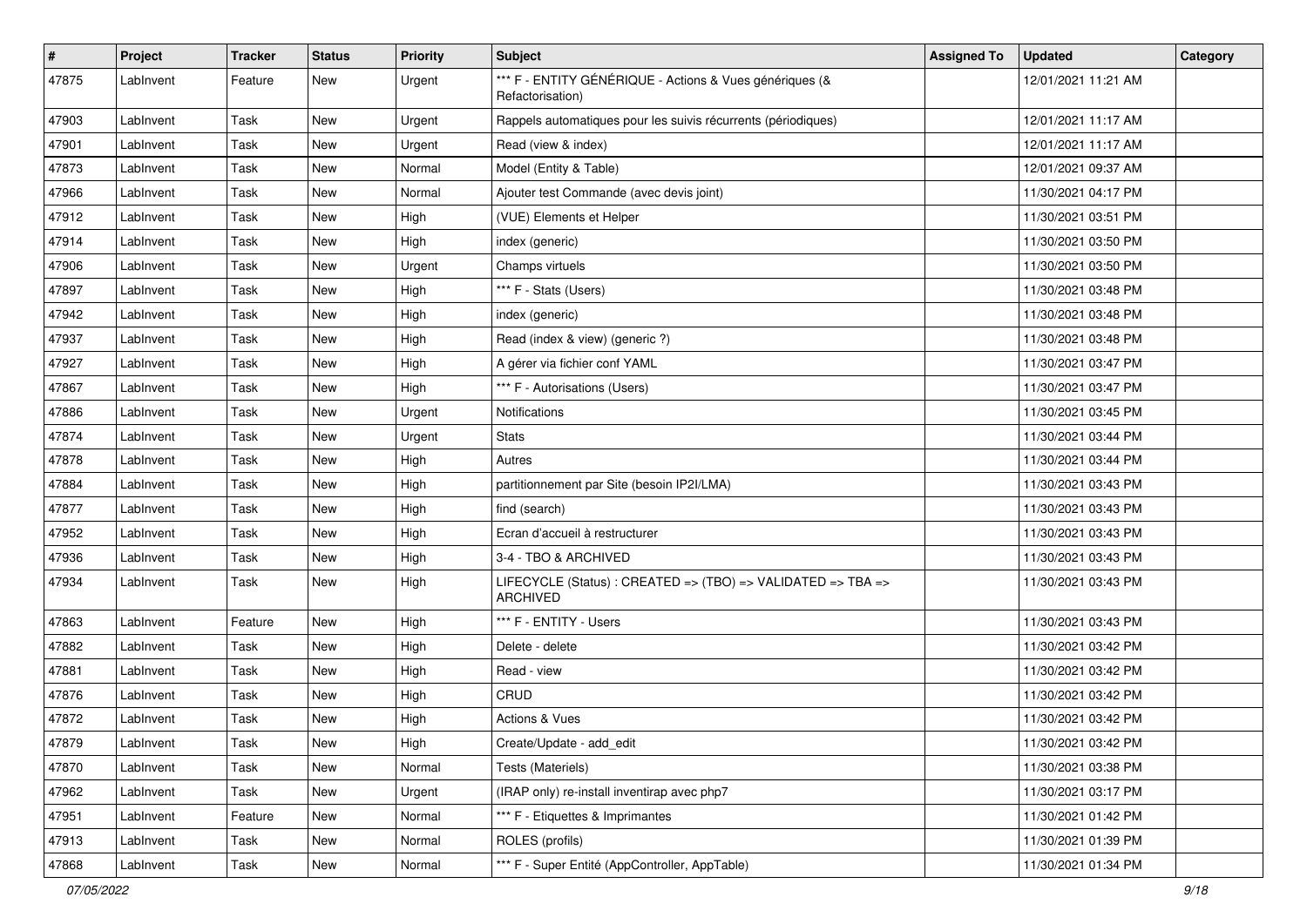| #     | Project      | <b>Tracker</b> | <b>Status</b> | <b>Priority</b> | Subject                                                                                   | <b>Assigned To</b>   | <b>Updated</b>      | Category |
|-------|--------------|----------------|---------------|-----------------|-------------------------------------------------------------------------------------------|----------------------|---------------------|----------|
| 47885 | LabInvent    | Task           | <b>New</b>    | Normal          | filtrage (voir formulaire index)                                                          |                      | 11/30/2021 01:30 PM |          |
| 47883 | LabInvent    | Task           | New           | Normal          | formulaire de recherche multi-critères                                                    |                      | 11/30/2021 01:30 PM |          |
| 47871 | LabInvent    | Task           | <b>New</b>    | Normal          | Autorisations                                                                             |                      | 11/30/2021 01:29 PM |          |
| 47954 | LabInvent    | Task           | <b>New</b>    | Normal          | 1 - CREATED                                                                               |                      | 11/30/2021 01:27 PM |          |
| 47953 | LabInvent    | Task           | New           | Normal          | 2a - TOBEORDERED (optionnel)                                                              |                      | 11/30/2021 01:27 PM |          |
| 47935 | LabInvent    | Task           | New           | Normal          | 2b - VALIDATED                                                                            |                      | 11/30/2021 01:27 PM |          |
| 47930 | LabInvent    | Task           | <b>New</b>    | Normal          | *** F - ENTITY - QrCode                                                                   |                      | 11/30/2021 01:26 PM |          |
| 47907 | LabInvent    | Task           | New           | Normal          | *** F - Config YAML (champs materiels) : champs obligatoires,<br>recommandés, ou readonly |                      | 11/30/2021 01:25 PM |          |
| 47893 | LabInvent    | Task           | <b>New</b>    | Normal          | Views                                                                                     |                      | 11/30/2021 01:21 PM |          |
| 47889 | LabInvent    | Task           | <b>New</b>    | Normal          | Changer statut - setStatusTo*()                                                           |                      | 11/30/2021 01:19 PM |          |
| 47880 | LabInvent    | Task           | <b>New</b>    | Normal          | Read - index                                                                              |                      | 11/30/2021 01:16 PM |          |
| 47932 | LabInvent    | Feature        | New           | Normal          | *** F - DOC (documentation)                                                               |                      | 11/30/2021 01:10 PM |          |
| 47959 | LabInvent    | Task           | New           | Normal          | *** F - ENTITY - Fournisseurs                                                             |                      | 11/30/2021 12:57 PM |          |
| 47864 | LabInvent    | Feature        | <b>New</b>    | Normal          | *** F - ENTITY - Autres                                                                   |                      | 11/30/2021 12:57 PM |          |
| 47958 | LabInvent    | Task           | New           | Normal          | delete (generic)                                                                          |                      | 11/30/2021 12:47 PM |          |
| 47950 | LabInvent    | Task           | <b>New</b>    | Normal          | DB complète à mettre à jour                                                               |                      | 11/30/2021 12:26 PM |          |
| 47945 | LabInvent    | Task           | <b>New</b>    | Normal          | <b>ALL</b>                                                                                |                      | 11/30/2021 12:23 PM |          |
| 47925 | LabInvent    | Task           | <b>New</b>    | Normal          | (après cakephp v4) Passer à Php 8                                                         |                      | 11/30/2021 11:48 AM |          |
| 47924 | LabInvent    | Task           | <b>New</b>    | Normal          | (après 3.9) Passer à v4                                                                   |                      | 11/30/2021 11:48 AM |          |
| 47911 | LabInvent    | Task           | <b>New</b>    | Normal          | Create/Update (add_edit generic)                                                          |                      | 11/30/2021 11:04 AM |          |
| 44889 | <b>PyROS</b> | Task           | In progress   | Normal          | SP validation WORKFLOW (lifecycle) (F02v2)                                                | Koralewski<br>Alexis | 11/03/2021 09:19 AM |          |
| 44878 | PyROS        | Task           | <b>New</b>    | Normal          | (F02) TESTS to validate this feature                                                      |                      | 11/03/2021 09:16 AM |          |
| 45811 | PyROS        | Task           | <b>New</b>    | Normal          | SP update                                                                                 |                      | 11/03/2021 09:16 AM |          |
| 45816 | PyROS        | Task           | New           | Normal          | <b>SP Delete</b>                                                                          |                      | 10/28/2021 08:35 AM |          |
| 45810 | PyROS        | Task           | New           | Normal          | SP Read (view list and view 1)                                                            |                      | 10/27/2021 02:47 PM |          |
| 45809 | PyROS        | Task           | <b>New</b>    | Normal          | SP Create                                                                                 |                      | 10/27/2021 08:42 AM |          |
| 47412 | <b>PyROS</b> | Task           | In progress   | Normal          | F09 Tests                                                                                 |                      | 10/12/2021 03:01 PM |          |
| 47408 | PyROS        | Task           | In progress   | Normal          | F05 Tests                                                                                 |                      | 10/12/2021 03:00 PM |          |
| 47407 | PyROS        | Task           | In progress   | Normal          | F04 Tests                                                                                 |                      | 10/12/2021 03:00 PM |          |
| 47406 | PyROS        | Task           | In progress   | Normal          | F03 Tests                                                                                 |                      | 10/12/2021 03:00 PM |          |
| 47405 | PyROS        | Task           | In progress   | Normal          | F02 Tests                                                                                 |                      | 10/12/2021 02:59 PM |          |
| 45018 | PyROS        | Task           | New           | High            | Définir config pour TNC (4 channels Cam)                                                  | Klotz Alain          | 10/12/2021 08:52 AM |          |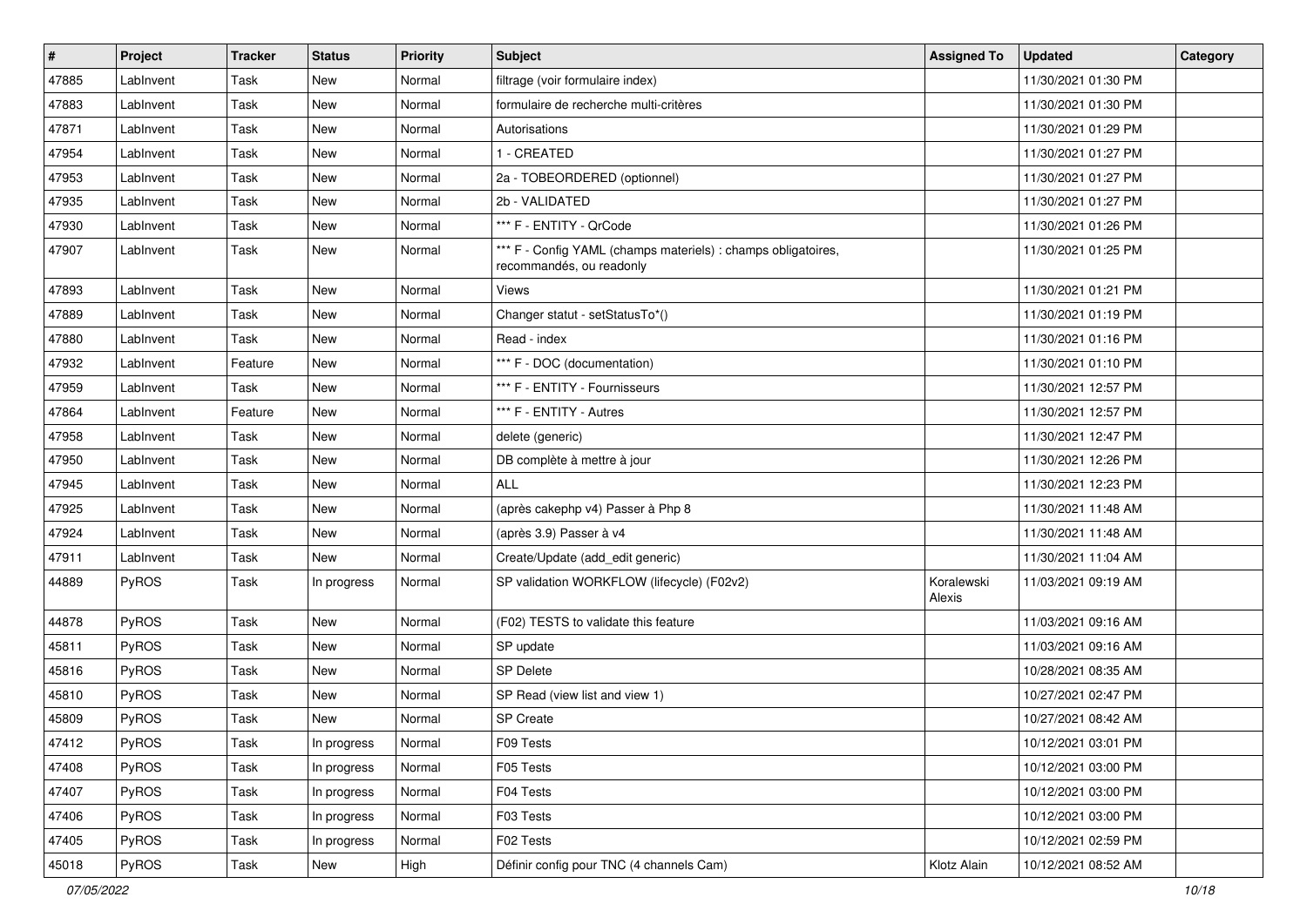| $\vert$ # | Project      | <b>Tracker</b> | <b>Status</b> | <b>Priority</b> | <b>Subject</b>                                                                              | <b>Assigned To</b>   | <b>Updated</b>      | Category |
|-----------|--------------|----------------|---------------|-----------------|---------------------------------------------------------------------------------------------|----------------------|---------------------|----------|
| 45017     | PyROS        | Task           | In progress   | High            | Définir config pour GUITALENS (observatoire avec plusieurs UNIT)                            | Klotz Alain          | 10/12/2021 08:52 AM |          |
| 44886     | PyROS        | Task           | <b>New</b>    | Normal          | (F01) ENTITIES - definition & implementation                                                |                      | 10/12/2021 07:50 AM |          |
| 44842     | PyROS        | Task           | New           | Normal          | <b>USER</b>                                                                                 |                      | 10/12/2021 07:50 AM |          |
| 47401     | PyROS        | Task           | <b>New</b>    | Normal          | FUNCTIONAL TESTS - Each FEATURE functional tests                                            |                      | 10/11/2021 11:42 AM |          |
| 47442     | PyROS        | Task           | <b>New</b>    | Normal          | PLAN DE TESTS ET DE VALIDATIONS                                                             |                      | 10/11/2021 11:33 AM |          |
| 47441     | PyROS        | Task           | New           | Normal          | DOSSIER DE DÉFINITION                                                                       |                      | 10/11/2021 11:32 AM |          |
| 47446     | PyROS        | Task           | <b>New</b>    | Normal          | <b>DOSSIER SSI</b>                                                                          |                      | 10/11/2021 11:32 AM |          |
| 47445     | PyROS        | Task           | New           | Normal          | CAHIER DE RECETTE (NC)                                                                      |                      | 10/11/2021 11:31 AM |          |
| 47444     | PyROS        | Task           | New           | Normal          | MANUELS UTILISATION, INSTALLATION, ET MAINTENANCE                                           |                      | 10/11/2021 11:31 AM |          |
| 47443     | PyROS        | Task           | New           | Normal          | RAPPORT DES TESTS & VALIDATIONS (application du plan de test)                               |                      | 10/11/2021 11:31 AM |          |
| 47440     | PyROS        | Task           | New           | Normal          | <b>LIVRABLES</b>                                                                            |                      | 10/11/2021 11:29 AM |          |
| 47438     | PyROS        | Task           | New           | Normal          | PK5 (2023-06) - Doc LIVRABLES (et Présentations)                                            |                      | 10/11/2021 11:26 AM |          |
| 47437     | PyROS        | Task           | New           | Normal          | PA4.1 (2023-05) - Présentations et Rapport Avancement                                       |                      | 10/11/2021 11:25 AM |          |
| 47436     | PyROS        | Task           | New           | Normal          | PK4 (2023-02) - Doc LIVRABLES (et Présentations)                                            |                      | 10/11/2021 11:23 AM |          |
| 47435     | PyROS        | Task           | New           | Normal          | PA3.2 (2023-02) - Présentations et Rapport Avancement                                       |                      | 10/11/2021 11:22 AM |          |
| 47433     | PyROS        | Task           | New           | Normal          | PA3.1 (2023-01) - Présentations et Rapport Avancement                                       |                      | 10/11/2021 11:22 AM |          |
| 47432     | PyROS        | Task           | New           | Normal          | PK3 (2023-01) - Doc LIVRABLES (et Présentations)                                            |                      | 10/11/2021 11:20 AM |          |
| 47431     | PyROS        | Task           | New           | Normal          | PA2.2 (2022-10) - Présentations et Rapport Avancement                                       |                      | 10/11/2021 11:19 AM |          |
| 47430     | PyROS        | Task           | New           | Normal          | PA2.1 (2022-08) - Présentations et Rapport Avancement                                       |                      | 10/11/2021 11:18 AM |          |
| 45791     | PyROS        | Task           | New           | Normal          | PA1.1 (2022-03) - Présentations et Rapport Avancement                                       |                      | 10/11/2021 11:14 AM |          |
| 45336     | PyROS        | Task           | In progress   | Normal          | SCHEMA FILES - Fichiers schema pour valider la config                                       | Koralewski<br>Alexis | 10/11/2021 10:43 AM |          |
| 45337     | PyROS        | Task           | In progress   | Normal          | Description du Site (horizon + home)                                                        | Klotz Alain          | 10/11/2021 10:42 AM |          |
| 47375     | PyROS        | Task           | New           | Normal          | Association quota SP                                                                        |                      | 10/11/2021 10:37 AM |          |
| 44884     | PyROS        | Task           | In progress   | Normal          | Time Period (Period)                                                                        |                      | 10/11/2021 10:36 AM |          |
| 45756     | PyROS        | Task           | New           | Normal          | QUOTA & PRIO - Gestion du quota et de la priorité                                           |                      | 10/11/2021 10:35 AM |          |
| 44882     | PyROS        | Task           | In progress   | Normal          | <b>SP</b>                                                                                   | Koralewski<br>Alexis | 10/11/2021 10:34 AM |          |
| 44881     | <b>PyROS</b> | Task           | New           | Normal          | (F02) ENTITIES - definition & implementation                                                | Koralewski<br>Alexis | 10/11/2021 10:34 AM |          |
| 44877     | PyROS        | Task           | In progress   | Normal          | (F02) AUTHORIZATIONS for this feature (who can do what) : documentation<br>& implementation | Koralewski<br>Alexis | 10/11/2021 10:24 AM |          |
| 47419     | PyROS        | Task           | New           | Normal          | F16 FUNCTIONAL Tests                                                                        |                      | 10/11/2021 10:11 AM |          |
| 47418     | PyROS        | Task           | New           | Normal          | F15 FUNCTIONAL Tests                                                                        |                      | 10/11/2021 10:11 AM |          |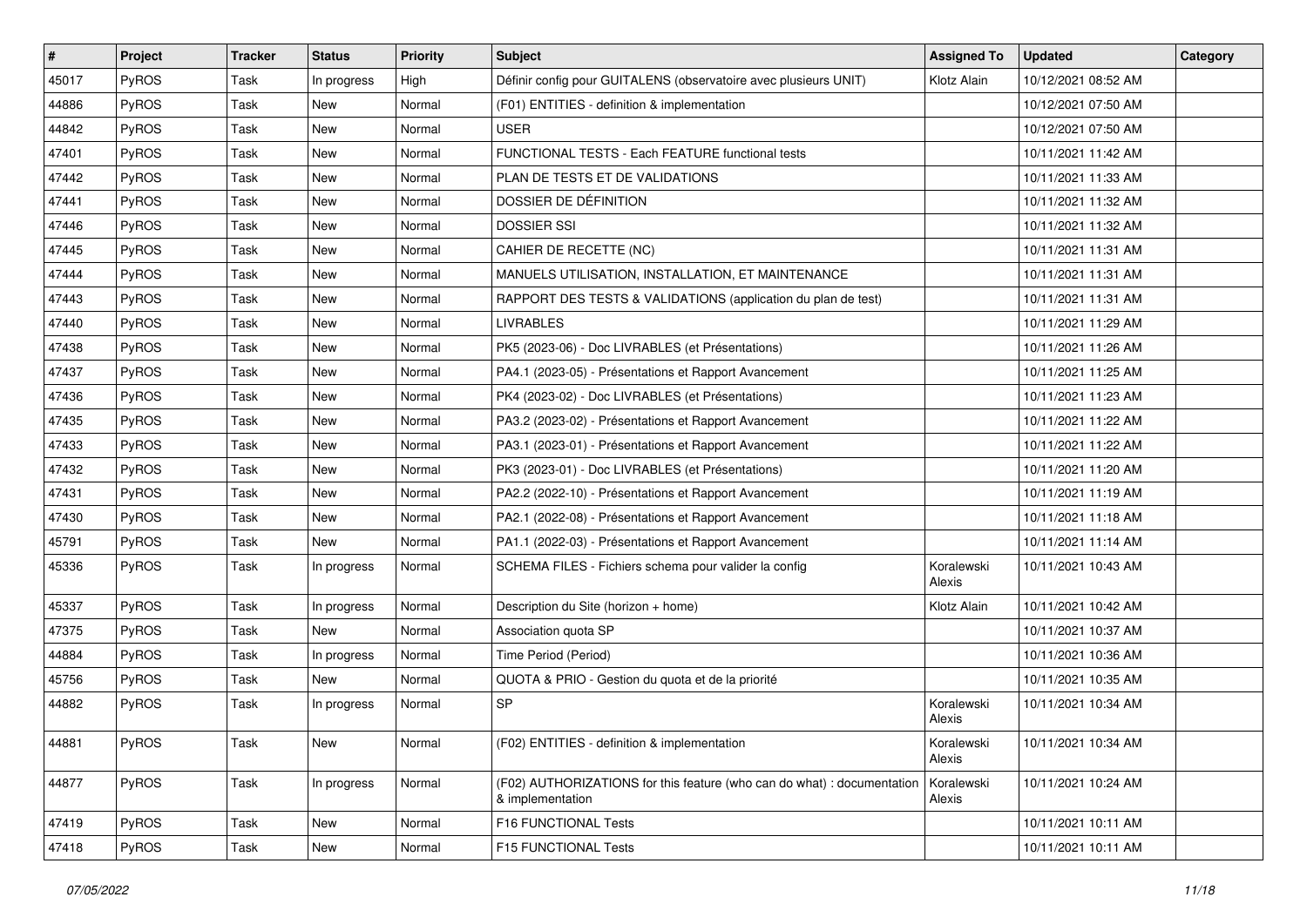| $\vert$ # | <b>Project</b> | <b>Tracker</b> | <b>Status</b> | <b>Priority</b> | <b>Subject</b>                                                                                                       | <b>Assigned To</b>   | <b>Updated</b>      | Category |
|-----------|----------------|----------------|---------------|-----------------|----------------------------------------------------------------------------------------------------------------------|----------------------|---------------------|----------|
| 47416     | PyROS          | Task           | New           | Normal          | F13 FUNCTIONAL Tests                                                                                                 |                      | 10/11/2021 10:11 AM |          |
| 47415     | PyROS          | Task           | New           | Normal          | F12 FUNCTIONAL Tests                                                                                                 |                      | 10/11/2021 10:11 AM |          |
| 47414     | PyROS          | Task           | New           | Normal          | F11 FUNCTIONAL Tests                                                                                                 |                      | 10/11/2021 10:10 AM |          |
| 47413     | PyROS          | Task           | New           | Normal          | <b>F10 FUNCTIONAL Tests</b>                                                                                          |                      | 10/11/2021 10:10 AM |          |
| 47411     | PyROS          | Task           | New           | Normal          | <b>F08 FUNCTIONAL Tests</b>                                                                                          |                      | 10/11/2021 10:10 AM |          |
| 47410     | PyROS          | Task           | New           | Normal          | F07 FUNCTIONAL Tests                                                                                                 |                      | 10/11/2021 10:10 AM |          |
| 47409     | PyROS          | Task           | <b>New</b>    | Normal          | <b>F06 FUNCTIONAL Tests</b>                                                                                          |                      | 10/11/2021 10:10 AM |          |
| 47403     | PyROS          | Task           | New           | Normal          | HIGH LEVEL FUNCTION TESTS - Transversal functionalities TESTs<br>involving several features                          |                      | 10/11/2021 10:08 AM |          |
| 47402     | PyROS          | Task           | New           | Normal          | INTEGRATION TESTS - FEATURES integration tests with each other                                                       |                      | 10/11/2021 10:07 AM |          |
| 47368     | PyROS          | Task           | In progress   | Normal          | <b>CRUD Scientific Theme</b>                                                                                         | Koralewski<br>Alexis | 10/11/2021 10:01 AM |          |
| 45044     | PyROS          | Task           | In progress   | Normal          | CRUD des autres entités (Institutes, Time Periods, Scientific Theme)                                                 | Koralewski<br>Alexis | 10/11/2021 10:01 AM |          |
| 44876     | PyROS          | Task           | In progress   | Normal          | (F01) AUTHORIZATIONS for this feature (who can do what) : documentation<br>& implementation                          | Koralewski<br>Alexis | 10/08/2021 06:03 PM |          |
| 44832     | PyROS          | Task           | In progress   | Normal          | Un utilisateur non connecté ne doit voir que les pages publiques                                                     |                      | 10/08/2021 06:03 PM |          |
| 46780     | PyROS          | Task           | New           | Normal          | (F01) EXIGENCES satisfaites (+ tests mis à jour)                                                                     |                      | 10/08/2021 06:01 PM |          |
| 45048     | PyROS          | Task           | New           | Normal          | HARDWARE DEVICES definition, test, config, management                                                                |                      | 10/08/2021 05:51 PM |          |
| 44995     | PyROS          | Task           | New           | Normal          | (F09) TESTS to validate this feature                                                                                 |                      | 10/08/2021 05:45 PM |          |
| 45753     | PyROS          | Task           | In progress   | Normal          | Public visibility : gérer les champs publics                                                                         | Koralewski<br>Alexis | 10/07/2021 12:49 PM |          |
| 45815     | PyROS          | Task           | New           | Normal          | test_SCP_manage_quota                                                                                                |                      | 09/22/2021 04:47 PM |          |
| 46790     | PyROS          | Task           | New           | Normal          | F16 - EXIGENCES satisfaites (+ tests mis à jour)                                                                     |                      | 09/14/2021 02:47 PM |          |
| 46789     | PyROS          | Task           | <b>New</b>    | Normal          | F15 - EXIGENCES satisfaites (+ tests mis à jour)                                                                     |                      | 09/14/2021 02:47 PM |          |
| 46786     | PyROS          | Task           | New           | Normal          | F08 - EXIGENCES satisfaites (+ tests mis à jour)                                                                     |                      | 09/14/2021 02:45 PM |          |
| 46785     | <b>PyROS</b>   | Task           | New           | Normal          | F07 - EXIGENCES satisfaites (+ tests mis à jour)                                                                     |                      | 09/14/2021 02:44 PM |          |
| 46783     | PyROS          | Task           | <b>New</b>    | Normal          | F04 - EXIGENCES satisfaites (+ tests mis à jour)                                                                     |                      | 09/14/2021 02:43 PM |          |
| 46782     | PyROS          | Task           | <b>New</b>    | Normal          | F03 - EXIGENCES satisfaites (+ tests mis à jour)                                                                     |                      | 09/14/2021 02:43 PM |          |
| 44891     | PyROS          | Task           | New           | Normal          | Create/Update                                                                                                        |                      | 09/14/2021 11:48 AM |          |
| 45555     | PyROS          | Task           | In progress   | Normal          | <b>CRUD Time Periods</b>                                                                                             | Koralewski<br>Alexis | 09/07/2021 08:58 AM |          |
| 44833     | PyROS          | Task           | New           | Normal          | Registration : un nouvel utilisateur doit pouvoir s'enregistrer directement sur<br>le site web (soumis à validation) | Koralewski<br>Alexis | 08/31/2021 02:16 PM |          |
| 45762     | PyROS          | Task           | New           | Normal          | <b>Test User Connexion</b>                                                                                           |                      | 08/13/2021 01:55 PM |          |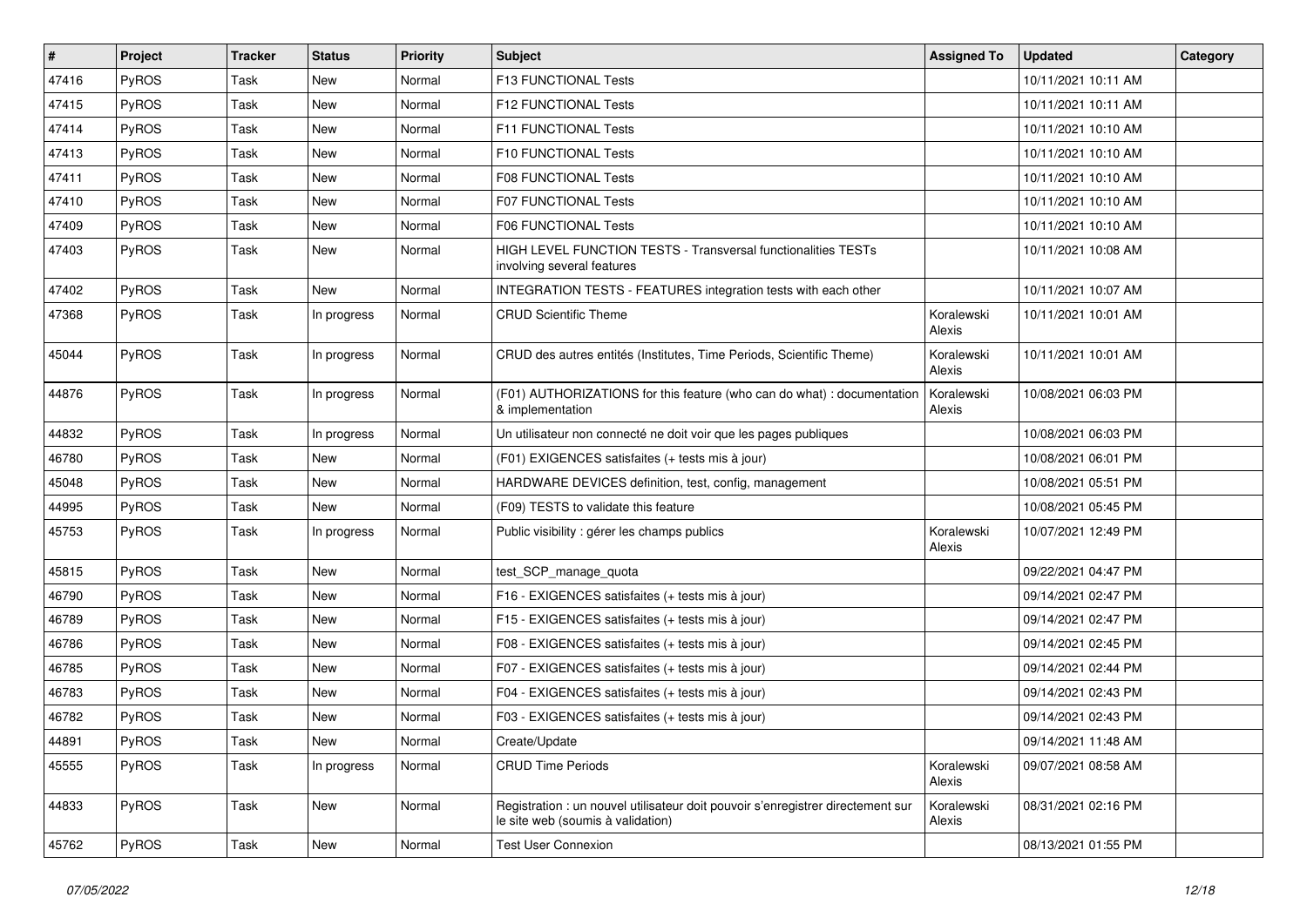| #     | Project      | <b>Tracker</b> | <b>Status</b> | <b>Priority</b> | <b>Subject</b>                                                                              | <b>Assigned To</b>     | <b>Updated</b>      | Category |
|-------|--------------|----------------|---------------|-----------------|---------------------------------------------------------------------------------------------|------------------------|---------------------|----------|
| 44847 | PyROS        | Task           | New           | Normal          | (F01) TESTS (users) validant cette feature                                                  | Koralewski<br>Alexis   | 08/13/2021 01:55 PM |          |
| 45761 | PyROS        | Task           | New           | Normal          | Test User Create (registration)                                                             |                        | 08/13/2021 01:54 PM |          |
| 45766 | PyROS        | Task           | New           | Normal          | <b>Test User Update</b>                                                                     |                        | 08/13/2021 01:53 PM |          |
| 45772 | PyROS        | Task           | New           | Normal          | Test User Read (view list and view 1)                                                       |                        | 08/13/2021 01:51 PM |          |
| 45776 | PyROS        | Task           | <b>New</b>    | Normal          | Test User Delete                                                                            |                        | 08/13/2021 01:46 PM |          |
| 45818 | PyROS        | Task           | <b>New</b>    | Normal          | (F14) TESTS to validate this feature                                                        |                        | 08/09/2021 10:43 AM |          |
| 45003 | PyROS        | Task           | New           | Normal          | Config Read & View                                                                          | Koralewski<br>Alexis   | 08/09/2021 10:43 AM |          |
| 45749 | PyROS        | Task           | In progress   | Normal          | Gérer le retrait et le retour d'un device (panne, désactiver/réactiver un<br>device)        |                        | 08/09/2021 10:42 AM |          |
| 45799 | PyROS        | Task           | New           | Normal          | Execute TESTS on commit/push (new script PUSH)                                              | <b>Pallier Etienne</b> | 07/19/2021 08:54 AM |          |
| 45050 | PyROS        | Task           | In progress   | Normal          | Test caméra du TNC (FLI)                                                                    | Klotz Alain            | 07/16/2021 09:34 AM |          |
| 45049 | PyROS        | Task           | New           | Normal          | <b>CAMERA FLI</b>                                                                           |                        | 07/16/2021 09:34 AM |          |
| 44866 | PyROS        | Task           | In progress   | High            | Associer chaque FEATURE à 1(N) CLASSE/AGENT pyros (implémentation)                          | <b>Pallier Etienne</b> | 07/16/2021 09:13 AM |          |
| 45163 | <b>PyROS</b> | Story          | New           | Normal          | REQ-013 PYROS-10 ordonnancement temps réel                                                  |                        | 07/01/2021 08:30 AM |          |
| 44719 | PyROS        | Story          | New           | Normal          | REQ-010 Ordonnancement des requêtes                                                         |                        | 07/01/2021 08:30 AM |          |
| 44713 | PyROS        | Story          | <b>New</b>    | Normal          | **** REQ-020 CCTP                                                                           |                        | 07/01/2021 08:30 AM |          |
| 45162 | PyROS        | Story          | New           | Normal          | REQ-014 PYROS-10 priorité et quotas utilisateurs                                            |                        | 07/01/2021 08:29 AM |          |
| 45161 | PyROS        | Story          | <b>New</b>    | Normal          | REQ-011 PYROS-10 ordonnanceur sur chaque télescope                                          |                        | 07/01/2021 08:29 AM |          |
| 45556 | PyROS        | Task           | New           | Normal          | User activation/deactivation                                                                |                        | 06/25/2021 08:18 AM |          |
| 44896 | PyROS        | Task           | New           | Normal          | On peut consulter la liste des SP                                                           |                        | 06/18/2021 03:17 PM |          |
| 44843 | PyROS        | Task           | <b>New</b>    | Normal          | ROLES : Un utilisateur peut avoir plusieurs roles                                           |                        | 06/18/2021 03:15 PM |          |
| 44897 | <b>PyROS</b> | Task           | New           | Normal          | On peut voir la fiche détaillée d'un SP                                                     |                        | 06/16/2021 11:29 AM |          |
| 44894 | PyROS        | Task           | New           | Normal          | Un Observer peut créer un nouveau Proposal (SP) pour une Période<br>spécifique future       |                        | 06/16/2021 11:28 AM |          |
| 44716 | PyROS        | Story          | <b>New</b>    | Normal          | **** REQ-071 AJOUT OSMOSE                                                                   |                        | 06/14/2021 01:19 PM |          |
| 44715 | PyROS        | Story          | New           | Normal          | **** REQ-065 AJOUT UPGRADE                                                                  |                        | 06/14/2021 01:19 PM |          |
| 44718 | PyROS        | Story          | New           | Normal          | **** REQ-025 AJOUT TNC                                                                      |                        | 06/14/2021 01:19 PM |          |
| 44717 | PyROS        | Story          | New           | Normal          | **** REQ-022 TAROT NC                                                                       |                        | 06/14/2021 01:19 PM |          |
| 45452 | PyROS        | Story          | New           | Normal          | *** REQ-0XX REQUIREMENTS FROM CNES (PR)                                                     |                        | 06/14/2021 01:17 PM |          |
| 44812 | PyROS        | Story          | New           | Normal          | *** REQ-200 FOR TAROT NETWORK INTEGRATION                                                   |                        | 06/14/2021 01:13 PM |          |
| 44369 | PyROS        | Task           | In progress   | Normal          | clean gdoc technique                                                                        | <b>Pallier Etienne</b> | 06/09/2021 01:09 PM |          |
| 44969 | PyROS        | Task           | New           | Normal          | (F07) AUTHORIZATIONS for this feature (who can do what) : documentation<br>& implementation |                        | 06/08/2021 08:21 AM |          |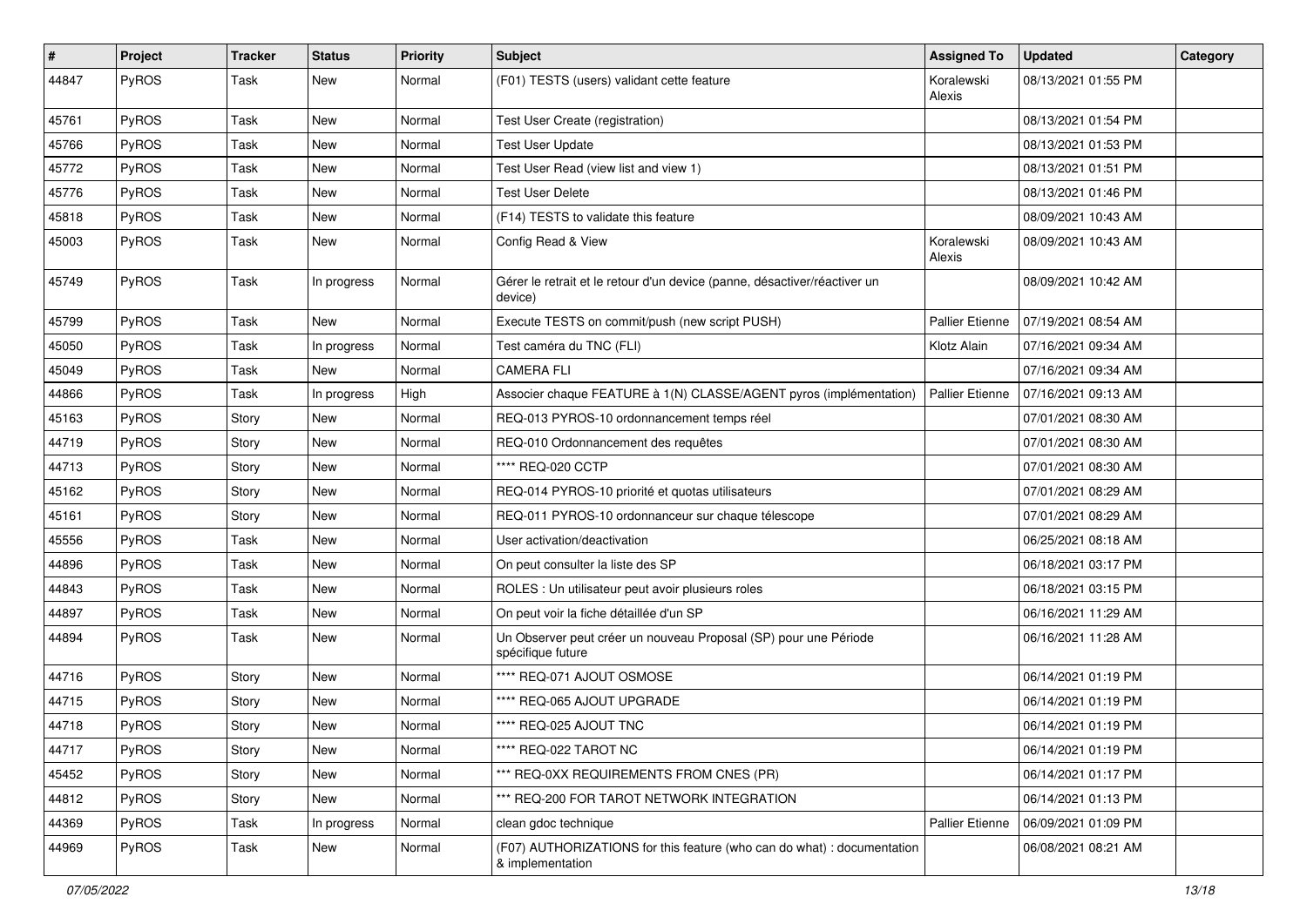| #     | Project      | <b>Tracker</b> | <b>Status</b> | <b>Priority</b> | <b>Subject</b>                                                                                                          | <b>Assigned To</b> | <b>Updated</b>      | Category |
|-------|--------------|----------------|---------------|-----------------|-------------------------------------------------------------------------------------------------------------------------|--------------------|---------------------|----------|
| 44987 | PyROS        | Task           | <b>New</b>    | Normal          | (F08) AUTHORIZATIONS for this feature (who can do what) : documentation<br>& implementation                             |                    | 06/08/2021 08:20 AM |          |
| 45291 | PyROS        | Task           | New           | Normal          | (F10) AUTHORIZATIONS for this feature (who can do what) : documentation<br>& implementation                             |                    | 06/08/2021 08:19 AM |          |
| 45346 | PyROS        | Task           | New           | Normal          | (F10) ENTITIES - Initial data (fixture)                                                                                 |                    | 06/03/2021 09:17 AM |          |
| 45290 | <b>PyROS</b> | Task           | New           | Normal          | (F10) ENTITIES - definition & implementation                                                                            |                    | 06/03/2021 09:17 AM |          |
| 45295 | <b>PyROS</b> | Task           | <b>New</b>    | Normal          | Create DARK files (acquisition)                                                                                         |                    | 05/27/2021 11:22 AM |          |
| 45294 | PyROS        | Task           | New           | Normal          | Create BIAS files (acquisition)                                                                                         |                    | 05/27/2021 11:22 AM |          |
| 45293 | PyROS        | Task           | <b>New</b>    | Normal          | Create FLAT files (acquisition)                                                                                         |                    | 05/27/2021 11:21 AM |          |
| 45292 | PyROS        | Task           | <b>New</b>    | Normal          | (F10) TESTS to validate this feature                                                                                    |                    | 05/27/2021 11:11 AM |          |
| 44813 | PyROS        | Story          | New           | Normal          | REQ-123 Architecture extensible et Extensions privatisables                                                             |                    | 05/12/2021 12:21 PM |          |
| 45195 | PyROS        | Story          | <b>New</b>    | Normal          | REQ-122 Page information état agent                                                                                     |                    | 05/12/2021 12:18 PM |          |
| 45194 | <b>PyROS</b> | Story          | <b>New</b>    | Normal          | REQ-121 Limiter le nombre d'essais de connexion d'un utilisateur                                                        |                    | 05/12/2021 12:17 PM |          |
| 45193 | PyROS        | Story          | New           | Normal          | REQ-120 Pages web dédiées pour gérer différents besoins                                                                 |                    | 05/12/2021 12:17 PM |          |
| 45192 | <b>PyROS</b> | Story          | <b>New</b>    | Normal          | REQ-119 Analyse images : le service de traitement d'images doit être<br>interopérable (à distance, par service externe) |                    | 05/12/2021 12:17 PM |          |
| 45191 | PyROS        | Story          | New           | Normal          | REQ-118 Avoir un obturateur sur les caméras (Utile pour faire les Dark)                                                 |                    | 05/12/2021 12:16 PM |          |
| 45190 | <b>PyROS</b> | Story          | <b>New</b>    | Normal          | REQ-117 Calibration : génération des images de calibration en fonction du<br>temps (DBF) (Dark dépend du temps pose)    |                    | 05/12/2021 12:16 PM |          |
| 45189 | <b>PyROS</b> | Story          | New           | Normal          | REQ-116 Calibration astro: trouver une solution quand l'image est distendue<br>(distortion)                             |                    | 05/12/2021 12:16 PM |          |
| 45188 | PyROS        | Story          | New           | Normal          | REQ-115 Calibration : traiter efficacement les fichiers de calibration DBF<br>(dark, bias, flat)                        |                    | 05/12/2021 12:15 PM |          |
| 45187 | PyROS        | Story          | <b>New</b>    | Normal          | REQ-114 Planification des séquences : Equité                                                                            |                    | 05/12/2021 12:15 PM |          |
| 45186 | PyROS        | Story          | New           | Normal          | REQ-113 Planification des séquences : Efficacité, efficience                                                            |                    | 05/12/2021 12:15 PM |          |
| 45185 | <b>PyROS</b> | Story          | New           | Normal          | REQ-112 Planification des séquences : Flexibilité                                                                       |                    | 05/12/2021 12:14 PM |          |
| 45182 | PyROS        | Story          | <b>New</b>    | Normal          | REQ-109 Afficher infos utiles sur les requetes/séquences                                                                |                    | 05/12/2021 12:13 PM |          |
| 45180 | <b>PyROS</b> | Story          | <b>New</b>    | Normal          | REQ-107 Suivi complet d'une requête, depuis son dépot, jusqu'à son<br>exécution, en passant par sa planification        |                    | 05/12/2021 12:12 PM |          |
| 45179 | PyROS        | Story          | New           | Normal          | REQ-106 Requete appartient à un SP (lié à un PI qui est lié à des users)                                                |                    | 05/12/2021 12:12 PM |          |
| 45178 | <b>PyROS</b> | Story          | <b>New</b>    | Normal          | REQ-105 Pouvoir enlever une séquence (scène) déposée pour en déposer<br>une autre                                       |                    | 05/12/2021 12:11 PM |          |
| 45177 | PyROS        | Story          | New           | Normal          | REQ-104 Rôles utilisateurs (profils)                                                                                    |                    | 05/12/2021 12:11 PM |          |
| 45176 | PyROS        | Story          | New           | Normal          | REQ-103 Connexion unique pour accéder à tous les services, si possible via<br>annuaire LDAP                             |                    | 05/12/2021 12:10 PM |          |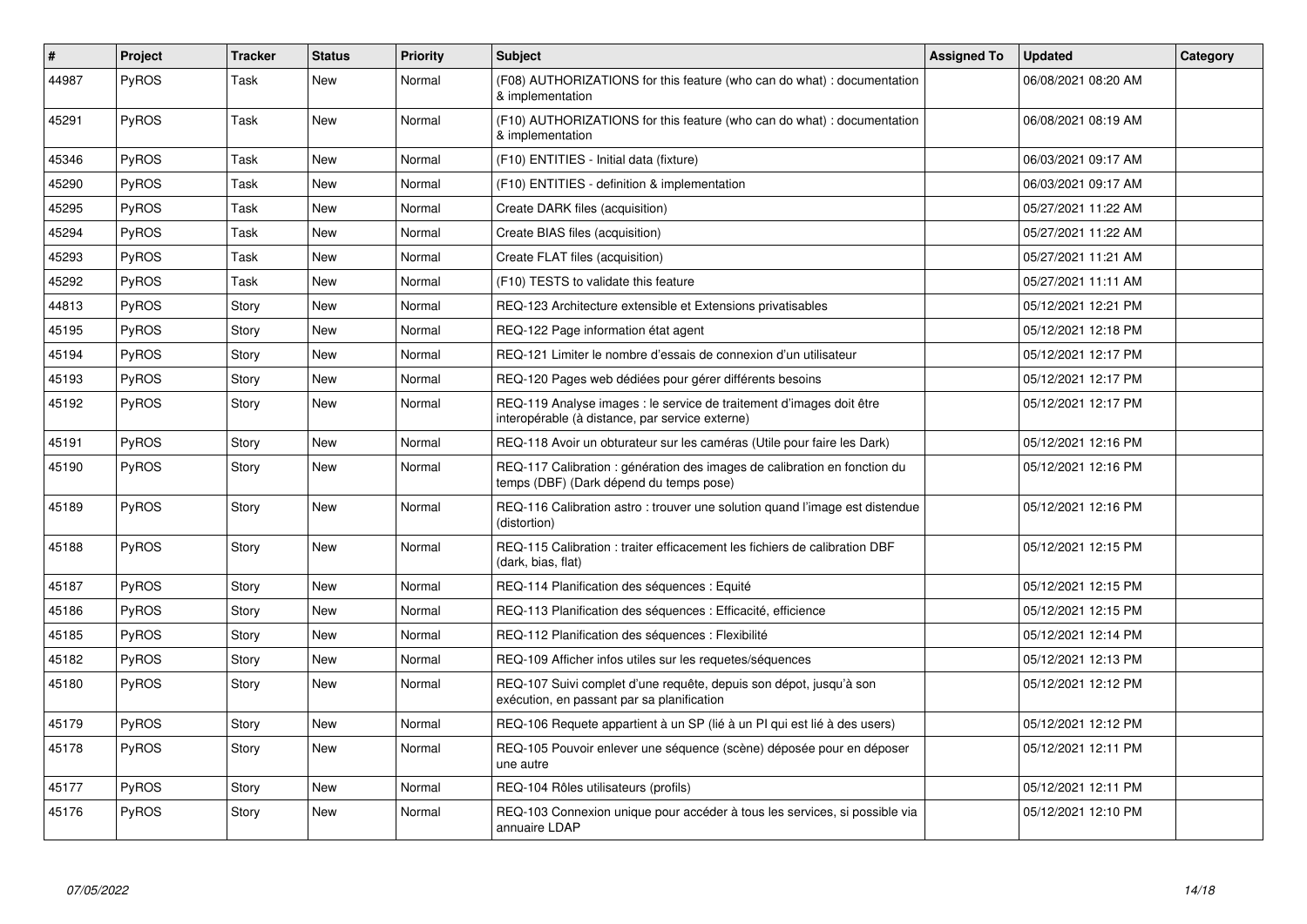| $\sharp$ | Project      | Tracker | <b>Status</b> | <b>Priority</b> | Subject                                                                           | <b>Assigned To</b> | <b>Updated</b>      | Category |
|----------|--------------|---------|---------------|-----------------|-----------------------------------------------------------------------------------|--------------------|---------------------|----------|
| 45174    | PyROS        | Story   | <b>New</b>    | Normal          | REQ-213 Sauvegarde temporaire des images brutes pour opérations de<br>maintenance |                    | 05/12/2021 12:01 PM |          |
| 45173    | PyROS        | Story   | <b>New</b>    | Normal          | REQ-212 Espace privé pour extensions et déploiement sans git                      |                    | 05/12/2021 12:00 PM |          |
| 45172    | PyROS        | Story   | <b>New</b>    | Normal          | REQ-211 Allsky scan                                                               |                    | 05/12/2021 11:58 AM |          |
| 45171    | PyROS        | Story   | <b>New</b>    | Normal          | REQ-210 Affichage contenu BD                                                      |                    | 05/12/2021 11:58 AM |          |
| 45170    | PyROS        | Story   | <b>New</b>    | Normal          | REQ-209 Lecture des logs                                                          |                    | 05/12/2021 11:58 AM |          |
| 45169    | PyROS        | Story   | <b>New</b>    | Normal          | REQ-208 Lecture et téléchargement des images                                      |                    | 05/12/2021 11:57 AM |          |
| 45168    | <b>PyROS</b> | Story   | New           | Normal          | REQ-207 Rapports de synthèse, outils de monitoring                                |                    | 05/12/2021 11:57 AM |          |
| 45167    | PyROS        | Story   | New           | Normal          | REQ-206 Espace mutualisé (comme CADOR)                                            |                    | 05/12/2021 11:57 AM |          |
| 45166    | PyROS        | Story   | <b>New</b>    | Normal          | REQ-205 Bandeau en haut de pages pour messages d'info ou avertissement            |                    | 05/12/2021 11:56 AM |          |
| 45165    | <b>PyROS</b> | Story   | <b>New</b>    | Normal          | REQ-204 Architecture site, différents espaces selon les roles                     |                    | 05/12/2021 11:56 AM |          |
| 45164    | PyROS        | Story   | <b>New</b>    | Normal          | REQ-203 GUI multilingue (choix de la langue)                                      |                    | 05/12/2021 11:55 AM |          |
| 44816    | PyROS        | Story   | New           | Normal          | REQ-201 Définir une esthétique Tarot                                              |                    | 05/12/2021 11:53 AM |          |
| 45157    | PyROS        | Story   | New           | Normal          | REQ-002 Déclenchement des jobs sur déclenchement au lieu de scrutation            |                    | 05/12/2021 11:46 AM |          |
| 45156    | PyROS        | Story   | <b>New</b>    | Normal          | REQ-004 POC GTRS et websocket                                                     |                    | 05/12/2021 11:45 AM |          |
| 45116    | <b>PyROS</b> | Story   | New           | Normal          | REQ-039 SURETE_160 Sauvegarde des pannes                                          |                    | 05/12/2021 10:56 AM |          |
| 45115    | PyROS        | Story   | New           | Normal          | REQ-035 SURETE_130 Maintenance à distance                                         |                    | 05/12/2021 10:56 AM |          |
| 45117    | PyROS        | Story   | New           | Normal          | REQ-019 Mise à disposition des images et mesures                                  |                    | 05/12/2021 10:55 AM |          |
| 45120    | PyROS        | Story   | <b>New</b>    | Normal          | REQ-017 Information sur les requêtes soumises par l'utilisateur                   |                    | 05/12/2021 10:55 AM |          |
| 45118    | PyROS        | Story   | <b>New</b>    | Normal          | REQ-016 informations sur les composants de l'observatoire                         |                    | 05/12/2021 10:55 AM |          |
| 45121    | <b>PyROS</b> | Story   | New           | Normal          | REQ-009 requêtes de calibration                                                   |                    | 05/12/2021 10:54 AM |          |
| 45119    | PyROS        | Story   | New           | Normal          | REQ-008 requêtes SST flexibles                                                    |                    | 05/12/2021 10:54 AM |          |
| 45160    | PyROS        | Story   | <b>New</b>    | Normal          | REQ-012 PYROS-10 limiter les temps morts entre requêtes                           |                    | 05/12/2021 10:47 AM |          |
| 45159    | PyROS        | Story   | New           | Normal          | REQ-003 Interface avec les données CNRS de manière authentifiée                   |                    | 05/12/2021 10:46 AM |          |
| 45158    | PyROS        | Story   | <b>New</b>    | Normal          | REQ-006 Notification de changement d'état d'une requête                           |                    | 05/12/2021 10:45 AM |          |
| 45155    | <b>PyROS</b> | Story   | New           | Normal          | REQ-001 planification de tâches récurrentes                                       |                    | 05/12/2021 10:44 AM |          |
| 45152    | PyROS        | Story   | New           | Normal          | REQ-068 ACCEPT 010 Plan de validation et d'essai                                  |                    | 05/12/2021 10:42 AM |          |
| 45151    | PyROS        | Story   | New           | Normal          | REQ-069 Plan de validation et d'essai                                             |                    | 05/12/2021 10:42 AM |          |
| 45150    | PyROS        | Story   | New           | Normal          | REQ-066 QUALIF_030 Exigence                                                       |                    | 05/12/2021 10:41 AM |          |
| 45149    | PyROS        | Story   | <b>New</b>    | Normal          | REQ-067 Qualification des exigences                                               |                    | 05/12/2021 10:41 AM |          |
| 45148    | PyROS        | Story   | New           | Normal          | REQ-063 Qualification opérationnelle                                              |                    | 05/12/2021 10:40 AM |          |
| 45147    | PyROS        | Story   | New           | Normal          | REQ-059 Qualification technique                                                   |                    | 05/12/2021 10:40 AM |          |
| 45146    | PyROS        | Story   | New           | Normal          | REQ-064 Déploiement                                                               |                    | 05/12/2021 10:39 AM |          |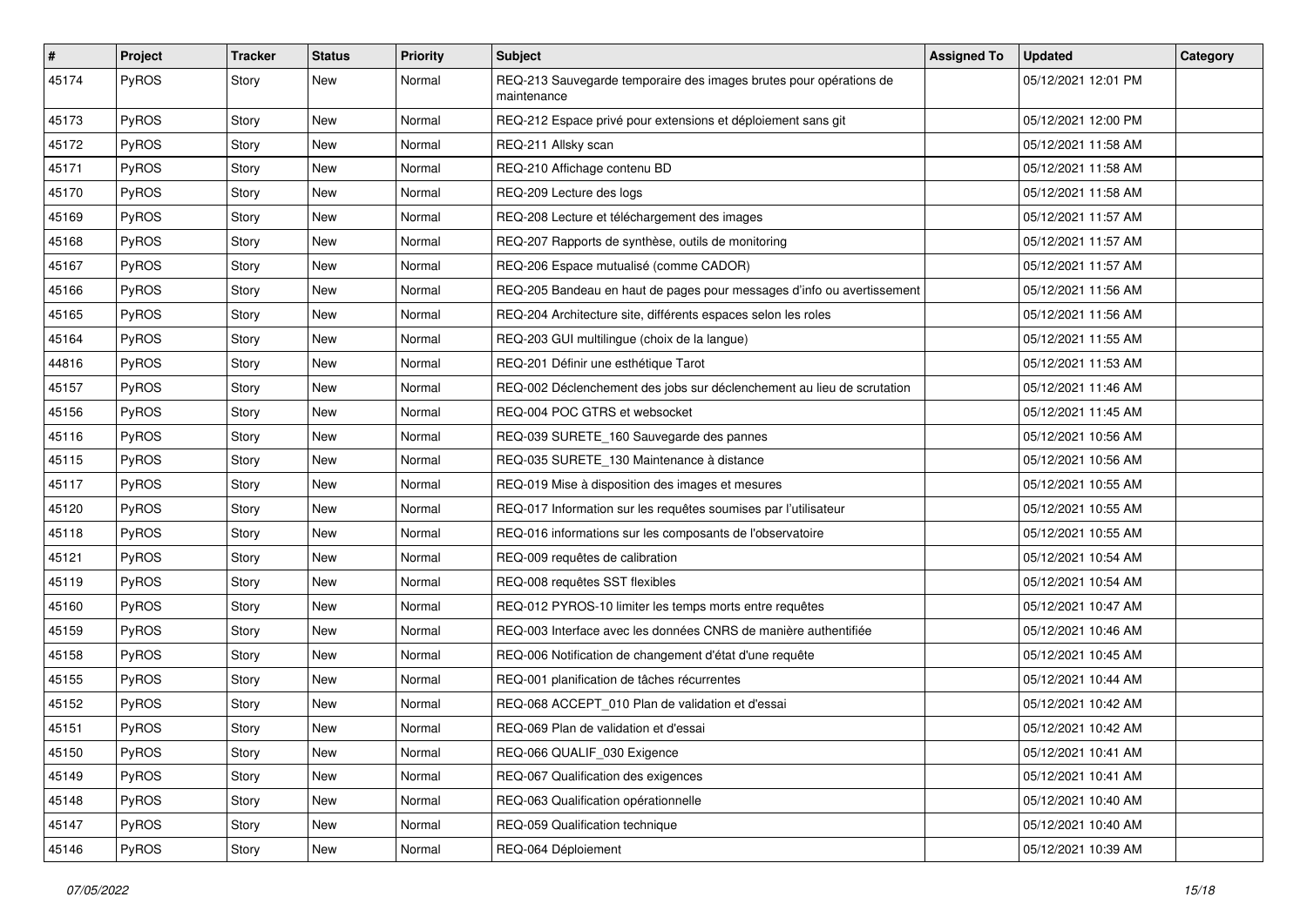| $\pmb{\#}$ | Project | <b>Tracker</b> | <b>Status</b> | <b>Priority</b> | <b>Subject</b>                                                                                                                               | <b>Assigned To</b>     | <b>Updated</b>      | Category |
|------------|---------|----------------|---------------|-----------------|----------------------------------------------------------------------------------------------------------------------------------------------|------------------------|---------------------|----------|
| 45145      | PyROS   | Story          | <b>New</b>    | Normal          | REQ-062 QUALIF_020 Qualification opérationnelle                                                                                              |                        | 05/12/2021 10:39 AM |          |
| 45144      | PyROS   | Story          | <b>New</b>    | Normal          | REQ-060 JUSTIF_010 Justification de la définition                                                                                            |                        | 05/12/2021 10:38 AM |          |
| 45143      | PyROS   | Story          | New           | Normal          | REQ-061 Justification de la définition                                                                                                       |                        | 05/12/2021 10:37 AM |          |
| 45142      | PyROS   | Story          | <b>New</b>    | Normal          | REQ-058 QUALIF_010 Qualification technique                                                                                                   |                        | 05/12/2021 10:37 AM |          |
| 45141      | PyROS   | Story          | <b>New</b>    | Normal          | REQ-056 INTERFACE_010 Interfaçage avec PyROS                                                                                                 |                        | 05/12/2021 10:36 AM |          |
| 45140      | PyROS   | Story          | New           | Normal          | REQ-057 Interfaçage avec TAROT NC                                                                                                            |                        | 05/12/2021 10:36 AM |          |
| 45139      | PyROS   | Story          | <b>New</b>    | Normal          | REQ-054 Documentation et Formation                                                                                                           |                        | 05/12/2021 10:35 AM |          |
| 45138      | PyROS   | Story          | New           | Normal          | REQ-055 ERGO 040 Documentation                                                                                                               |                        | 05/12/2021 10:35 AM |          |
| 45137      | PyROS   | Story          | New           | Normal          | REQ-053 ERGO_030 Formation                                                                                                                   |                        | 05/12/2021 10:35 AM |          |
| 45136      | PyROS   | Story          | <b>New</b>    | Normal          | REQ-052 ERGO_020 Operabilité                                                                                                                 |                        | 05/12/2021 10:34 AM |          |
| 45134      | PyROS   | Story          | New           | Normal          | REQ-043 SURETE_180 Sécurité des personnes : lumière                                                                                          |                        | 05/12/2021 10:33 AM |          |
| 45133      | PyROS   | Story          | <b>New</b>    | Normal          | REQ-042 SURETE_170 Sécurité des personnes : système d'arrêt<br>automatique                                                                   |                        | 05/12/2021 10:33 AM |          |
| 45132      | PyROS   | Story          | <b>New</b>    | Normal          | REQ-031 SURETE_040 Automatisation du bâtiment                                                                                                |                        | 05/12/2021 10:32 AM |          |
| 45127      | PyROS   | Story          | <b>New</b>    | Normal          | REQ-044 SURETE_190 Sécurité des personnes : système d'arrêt d'urgence                                                                        |                        | 05/12/2021 10:30 AM |          |
| 45125      | PyROS   | Story          | New           | Normal          | REQ-041 information sur les composants (ajout)                                                                                               |                        | 05/12/2021 10:29 AM |          |
| 45124      | PyROS   | Story          | New           | Normal          | REQ-038 focalisation, alignement,                                                                                                            |                        | 05/12/2021 10:29 AM |          |
| 45123      | PyROS   | Story          | <b>New</b>    | Normal          | REQ-036 logiciel pour la maintenance à distance                                                                                              |                        | 05/12/2021 10:28 AM |          |
| 45122      | PyROS   | Story          | New           | Normal          | REQ-032 automatisation du bâtiment et du télescope                                                                                           |                        | 05/12/2021 10:27 AM |          |
| 45114      | PyROS   | Story          | <b>New</b>    | Normal          | REQ-021 FONC_020 Saut en déclinaison entre chaque image                                                                                      |                        | 05/12/2021 10:15 AM |          |
| 45113      | PyROS   | Story          | New           | Normal          | REQ-024 FONC_080 Directions et trajectoires accessibles                                                                                      |                        | 05/12/2021 10:11 AM |          |
| 45112      | PyROS   | Story          | <b>New</b>    | Normal          | REQ-023 FONC_030 Délai de reprogrammation                                                                                                    |                        | 05/12/2021 10:00 AM |          |
| 45097      | PyROS   | Story          | <b>New</b>    | Normal          | REQ-028 FONC_180 Métadonnées pour les poursuites LEO (optionnelle)                                                                           |                        | 05/11/2021 04:45 PM |          |
| 45102      | PyROS   | Story          | New           | Normal          | REQ-029 Métadonnées des images                                                                                                               |                        | 05/11/2021 04:44 PM |          |
| 45096      | PyROS   | Story          | <b>New</b>    | Normal          | REQ-027 FONC_170 Métadonnées                                                                                                                 |                        | 05/11/2021 04:44 PM |          |
| 45100      | PyROS   | Story          | New           | Normal          | REQ-026 Plage d'angles horaires et ligne d'horizon                                                                                           |                        | 05/11/2021 04:38 PM |          |
| 45099      | PyROS   | Story          | New           | Normal          | REQ-037 SURETE_140 Vérification du fonctionnement du télescope :<br>calibration                                                              |                        | 05/11/2021 04:35 PM |          |
| 45098      | PyROS   | Story          | New           | Normal          | REQ-030 SURETE_30 Répartition des nuits                                                                                                      |                        | 05/11/2021 04:27 PM |          |
| 45095      | PyROS   | Story          | New           | Normal          | REQ-018 Cloisonnement des données                                                                                                            |                        | 05/11/2021 04:17 PM |          |
| 44815      | PyROS   | Story          | New           | Normal          | REQ-015 Ajustement dynamique des quotas utilisateurs                                                                                         |                        | 05/11/2021 04:11 PM |          |
| 44817      | PyROS   | Story          | New           | Normal          | REQ-202 Deux types de connexion utilisateurs (LDAP ou sans)                                                                                  |                        | 05/11/2021 03:43 PM |          |
| 44867      | PyROS   | Task           | New           | High            | Mettre les TASKS dans la version v0.1 prévue pour juin, dans doc-specs et<br>dans redmine (puis planifier aussi les autres versions futures) | <b>Pallier Etienne</b> | 05/06/2021 06:19 PM |          |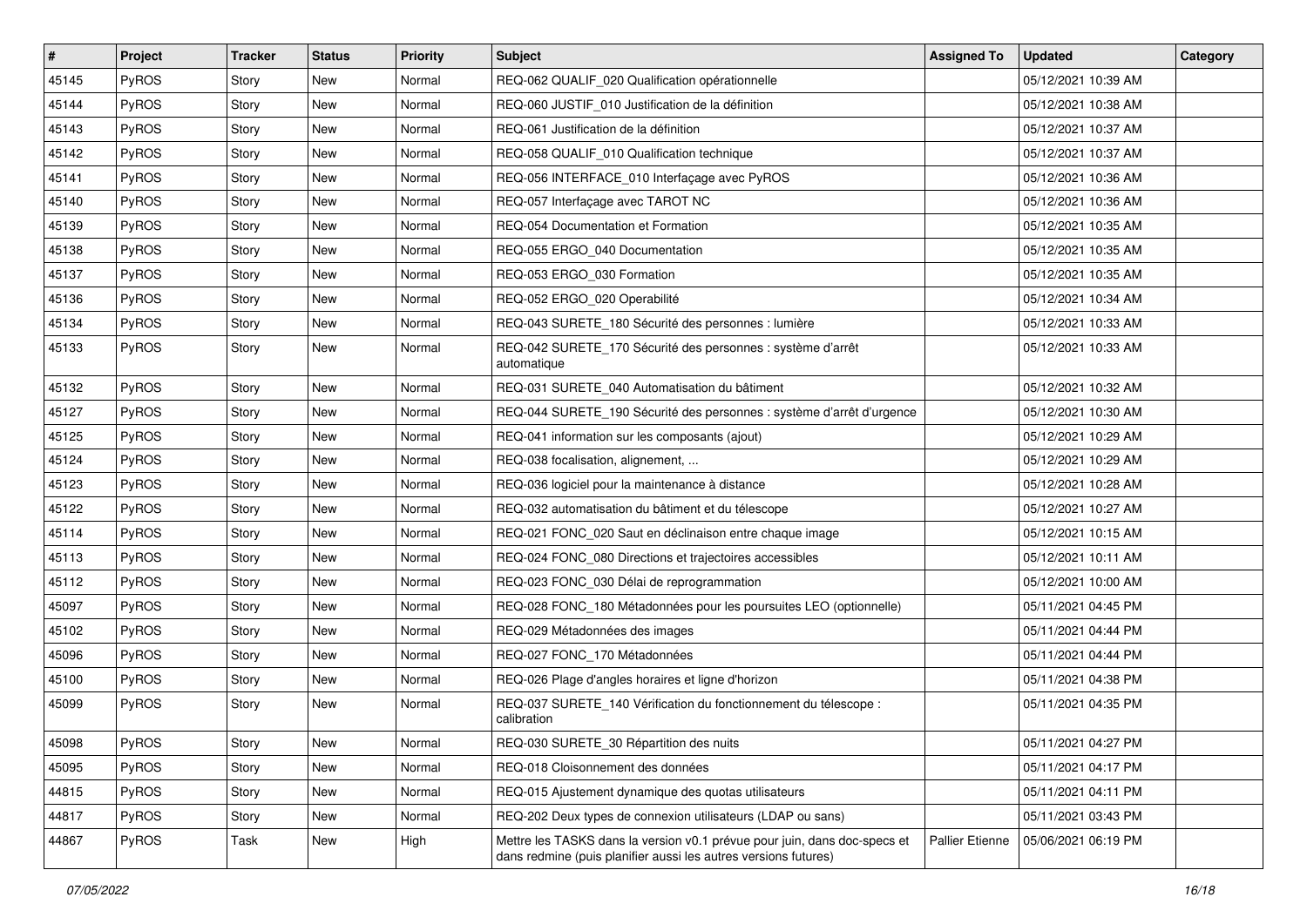| $\#$  | Project       | <b>Tracker</b> | <b>Status</b> | <b>Priority</b> | <b>Subject</b>                                                                                                       | <b>Assigned To</b>        | <b>Updated</b>      | Category |
|-------|---------------|----------------|---------------|-----------------|----------------------------------------------------------------------------------------------------------------------|---------------------------|---------------------|----------|
| 44363 | PyROS         | Task           | In progress   | High            | ODJ & CR Réunions                                                                                                    | <b>Pallier Etienne</b>    | 05/06/2021 06:18 PM |          |
| 44367 | PyROS         | Task           | In progress   | Normal          | Ajouter membres dans gitlab (IRAP + CNES?)                                                                           | <b>Pallier Etienne</b>    | 05/06/2021 06:13 PM |          |
| 45051 | <b>PyROS</b>  | Task           | New           | Normal          | Implémenter le protocole Indi avec une classe DeviceControllerIndi                                                   |                           | 05/06/2021 05:05 PM |          |
| 45000 | PyROS         | Task           | New           | High            | Generic commands grammar description & management                                                                    |                           | 05/06/2021 05:05 PM |          |
| 44334 | PyROS         | Task           | In progress   | High            | (F08) Intégration protocole INDI                                                                                     |                           | 05/06/2021 05:05 PM |          |
| 45041 | PyROS         | Task           | New           | Normal          | Pouvoir télécharger zip ou faire clone depuis gitlab sans se connecter                                               | <b>Pallier Etienne</b>    | 05/06/2021 04:05 PM |          |
| 44358 | PyROS         | Task           | In progress   | Normal          | Gestion Kanban avec backlog (todo, doing, done), sprints                                                             | <b>Pallier Etienne</b>    | 05/06/2021 03:43 PM |          |
| 44370 | <b>PyROS</b>  | Task           | In progress   | Normal          | Website vitrine projet : Site web pyros (style Cassis irap)                                                          | <b>Pallier Etienne</b>    | 05/06/2021 03:43 PM |          |
| 44344 | PyROS         | Task           | In progress   | High            | Définir un style de codage (source et test)                                                                          | Pallier Etienne           | 05/06/2021 03:38 PM |          |
| 44361 | PyROS         | Task           | In progress   | High            | Mettre à jour gitlab in2p3 et changer le remote de nous tous (remplace irap)                                         | <b>Pallier Etienne</b>    | 05/06/2021 03:37 PM |          |
| 45037 | PyROS         | Task           | In progress   | Normal          | Algo description                                                                                                     | Klotz Alain               | 05/06/2021 02:59 PM |          |
| 44973 | PyROS         | Task           | <b>New</b>    | Normal          | (F07) Scheduling Sequences according to priorities, quotas, observing<br>conditions, Seq parameters, Seq constraints |                           | 05/06/2021 02:59 PM |          |
| 44354 | PyROS         | Task           | In progress   | High            | Installer, tester, faire fonctionner, et comprendre ce protocole sur linux                                           | Klotz Alain               | 05/06/2021 02:47 PM |          |
| 45035 | PyROS         | Task           | New           | Normal          | Resilience (failure tolerance)                                                                                       |                           | 05/06/2021 12:58 PM |          |
| 45034 | PyROS         | Task           | New           | Normal          | Resilience (failure tolerance)                                                                                       |                           | 05/06/2021 12:58 PM |          |
| 44518 | IN2P3-Forge   | Bug            | In progress   | High            | find-user dialog much slower since migration                                                                         | <b>ROUET</b><br>Jean-René | 05/05/2021 02:28 PM |          |
| 44992 | PyROS         | Task           | New           | Normal          | Switch modes between Automatic and Manual mode                                                                       |                           | 05/04/2021 12:31 PM |          |
| 44991 | PyROS         | Task           | <b>New</b>    | Normal          | Execution                                                                                                            |                           | 05/04/2021 12:30 PM |          |
| 44990 | PyROS         | Task           | New           | Normal          | Monitoring: Check & log continuously Telescope and instruments status,<br>and make a general synthesis               |                           | 05/04/2021 12:30 PM |          |
| 44989 | PyROS         | Task           | <b>New</b>    | Normal          | Start & Stop                                                                                                         |                           | 05/04/2021 12:29 PM |          |
| 44988 | <b>PyROS</b>  | Task           | New           | Normal          | TESTS to validate this feature                                                                                       |                           | 05/04/2021 12:26 PM |          |
| 44986 | PyROS         | Task           | New           | Normal          | ENTITIES (& properties) to be defined                                                                                |                           | 05/04/2021 12:25 PM |          |
| 44972 | PyROS         | Task           | New           | Normal          | Planning triggers - each time the context is changed                                                                 |                           | 05/03/2021 12:06 PM |          |
| 44971 | PyROS         | Task           | New           | Normal          | Get the list of sequences to be planned                                                                              |                           | 05/03/2021 11:43 AM |          |
| 44970 | PyROS         | Task           | <b>New</b>    | Normal          | TESTS to validate this feature                                                                                       |                           | 05/03/2021 11:41 AM |          |
| 44968 | PyROS         | Task           | New           | Normal          | ENTITIES (& properties) to be defined                                                                                |                           | 05/03/2021 11:38 AM |          |
| 44921 | PyROS         | Task           | New           | Normal          | Démarrage de la production des fichiers de calibration (fin de nuit)                                                 |                           | 04/30/2021 12:43 PM |          |
| 44366 | PyROS         | Task           | New           | Normal          | Licence (GPL)                                                                                                        | Pallier Etienne           | 04/29/2021 10:50 AM |          |
| 432   | Smurf         | <b>Bug</b>     | New           | High            | creation de fichiers vides                                                                                           |                           | 04/23/2021 11:44 AM |          |
| 44732 | Atrium - IPNO | Story          | New           | Normal          | Fermeture du projet ?                                                                                                | Poux<br>Veronique         | 04/21/2021 07:56 AM |          |